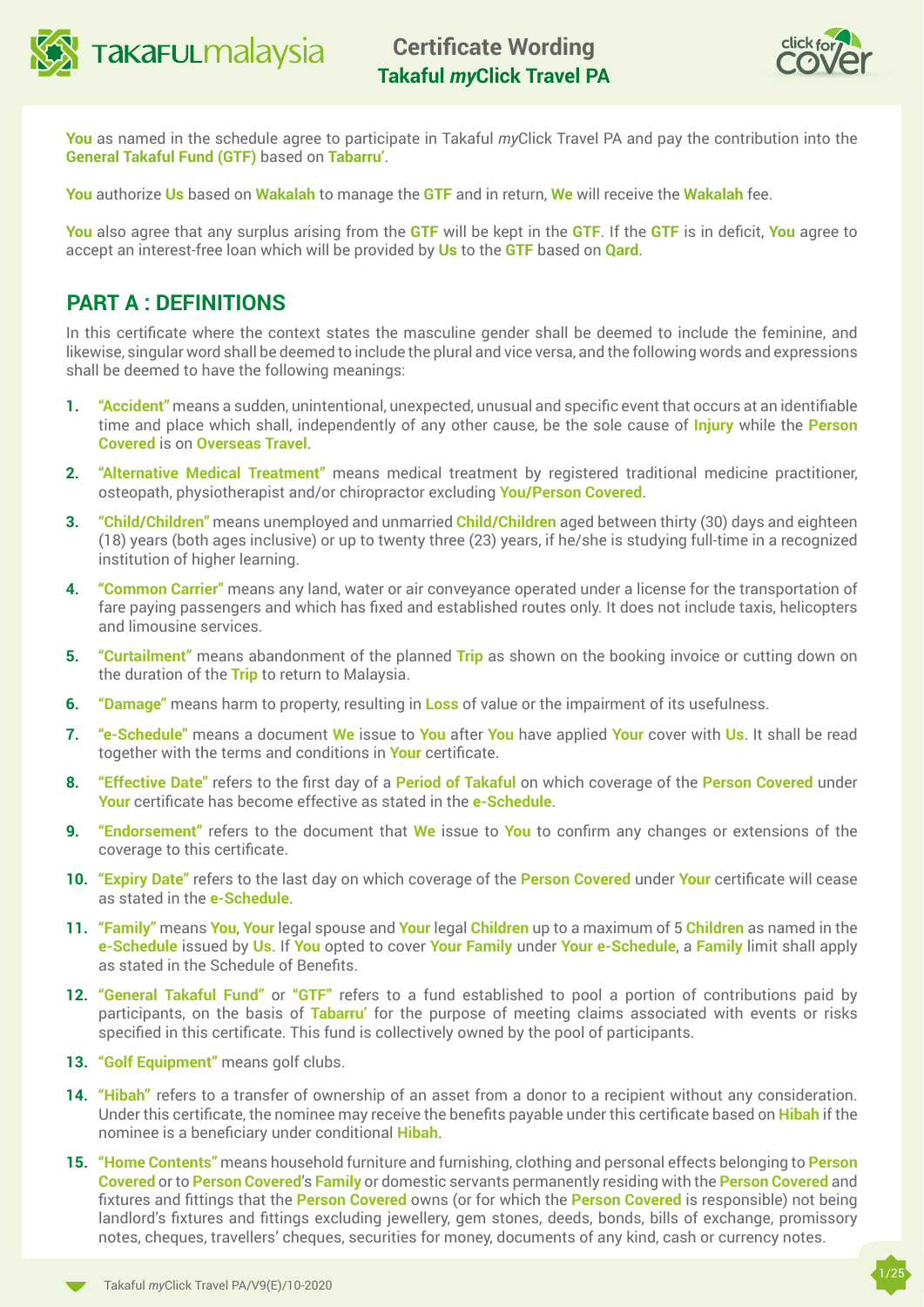

**TakaFULmalaysia** 



- **16. "Hospital"** means only an establishment duly constituted and registered as a **Hospital** for the care and treatment of sick and injured person as paying bed-patients, and which:
	- (a) has facilities for diagnosis and major surgery;
	- (b) provides 24 hour a day nursing services by registered and graduate nurses;
	- (c) is under the supervision of a physician; and
	- (d) is not primarily a clinic; a place for alcoholics or drug addicts; a nursing, rest or convalescent home or a home for the aged or similar establishment.
- **17. "Illness"** means a physical condition marked by a pathological deviation from the normal healthy state manifesting itself and shall exclude any **Pre-existing Conditions**.
- **18. "Immediate Family Member"** means **Your Family**, parent, parent-in-law, grandparent, grandparent-in-law, son-inlaw, daughter-in-law, brother, sister, brother-in-law or sister-in-law.
- **19. "Injury/Injuries"** means bodily **Injury/Injuries** caused solely and directly by an **Accident**, independent of any other cause.
- **20. "In-Patient"** means necessarily and continuously confined to a **Hospital**, under the care of a **Medical Practitioner** for more than twenty four (24) hours, confinement being certified as necessary by the attending **Medical Practitioner**.
- **21. "Insolvency"** means the inability of an individual or entity to pay its debts when they are due and resulting in the total cessation with or without the filing of a bankruptcy/winding up petition.
- **22. "Loss"** means any unrecoverable and unanticipated and non-recurring removal of, or decrease in, the **Person Covered**'s property or belonging sustained by the **Person Covered**.
- **23. "Loss of Use"** means permanent total **Loss of Use** for a period of six (6) months and beyond any hope of recovery as verified by a **Medical Practitioner** or permanent total **Loss** by psychical severance as verified by a **Medical Practitioner**.
- **24. "Medical Practitioner"** means a person who is qualified and licensed to practice western medicine and who, in rendering such treatment, is practicing within the scope of his licensing and training in the geographical area of practice excluding **You/Person Covered** and his/her **Immediate Family Member** or relatives.
- **25. "Mountain Sickness"** also known as Acute Mountain Sickness (AMS), altitude Illness, hypobaropathy, or soroche, is a pathological effect of high altitude on humans, caused by acute exposure to low partial pressure of oxygen at high altitude.
- **26. "Overseas Travel"** means travel for leisure or business purpose to **Region of Travel** selected by **You/Person Covered**.
- **27. "Participant"** means the individual to whom or the business entity/company to which the **e-Schedule** is issued to. For avoidance of doubt, a **Participant** may also be a **Person Covered**.
- **28. "Period of Takaful"** means the coverage period from the **Effective Date** until the **Expiry Date** (both dates inclusive).
- **29. "Personal Money"** means bank and currency notes, cash or cash equivalents, cheque, postal and money orders or travellers cheques held for personal purposes.
- **30. "Person Covered"** means person(s) eligible for the cover as named in the **e-Schedule** issued by **Us**. The **Person Covered** must be:
	- (a) a Malaysia citizen;
	- (b) a permanent resident of Malaysia; or
	- (c) a holder of Malaysian employment pass and/or work permit.
- **31. "Plan"** refers to type of plans selected and stated in the **e-Schedule** issued by **Us**.
- **32. "Pre-Existing Conditions"** means disabilities that the **Person Covered** has reasonable knowledge of prior to the **Effective Date** of the **Plan**. A **Person Covered** may be considered to have reasonable knowledge of a **Pre-Existing Condition** where the condition is one (1) for which:
	- (a) the **Person Covered** had received or is receiving treatment;
	- (b) medical advice, diagnosis, care or treatment has been recommended;
	- (c) clear and distinct symptoms are or were evident; or
	- (d) its existence would have been apparent to a reasonable person in the circumstances.

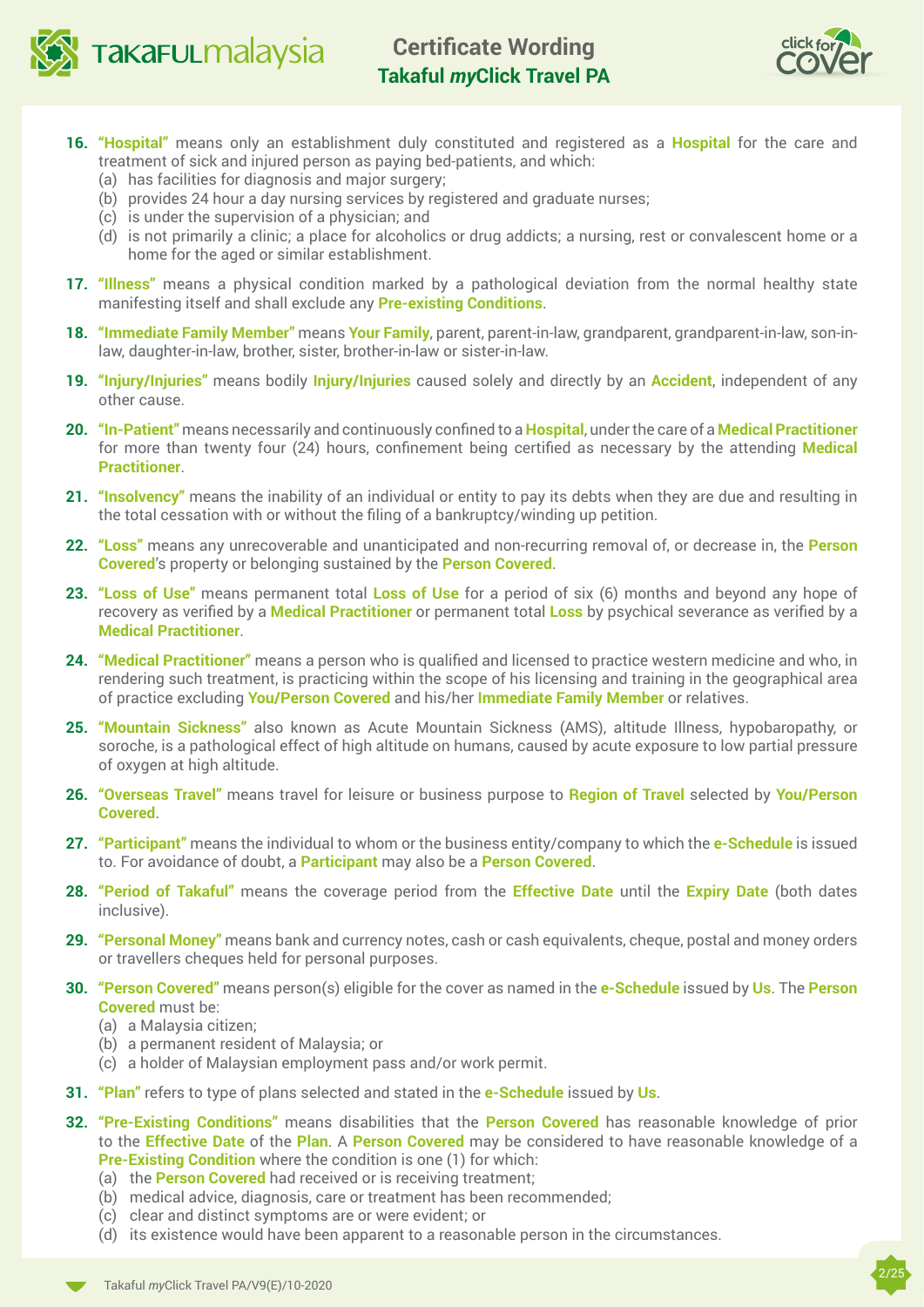



3/23

- **33. "Qard"** refers to a contract of lending money by a lender to a borrower where the latter is bound to repay an equivalent replacement amount to the lender. Under this certificate, **We** will lend an amount of money to the **GTF** without interest if the **GTF** is in deficit.
- **34. "Region of Travel"** means either one of the following:
	- (a) Region 1: Australia, Brunei, Cambodia, China, Hong Kong, Macau, India, Indonesia, Japan, South Korea, Laos, Maldives, Myanmar, New Zealand, Pakistan, Philippines, Singapore, Sri Lanka, Taiwan, Thailand and Vietnam;
	- (b) Region 2: Europe, Tibet, Nepal, Mongolia and countries in Region 1; or
	- (c) Region 3: Worldwide excluding Malaysia, Belarus, Cuba, Democratic Republic of Congo, Iran, North Korea, Somalia, South Sudan, Sudan, Syria and Zimbabwe.
- **35. "Serious Injury"** or **"Serious Illness"** whenever applied to the **Person Covered**, is one which requires treatment by a **Medical Practitioner** in a **Hospital** and which results in the **Person Covered** being certified by that **Medical Practitioner** as unfit to travel or continue with the **Person Covered**'s **Trip**. When applied to the **Person Covered**'s **Immediate Family Member**, it shall mean **Injury** or **Illness** certified as being dangerous to life by a **Medical Practitioner** and which results in discontinuation or cancellation of the **Person Covered**'s **Trip**.
- **36. "Sum Covered"** in respect of each **Plan** means the sum as specified in the Schedule of Benefits which is the maximum amount **We** will pay in the event of claim(s).
- **37. "Tabarru'"** means donation for charitable purposes. Under this certificate, **You** donate a portion of the contribution to the **GTF** based on **Tabarru'** to help other participants. **Tabarru'** takes into effect when **You**  contribute to the **GTF**.
- **38. "Takaful"** refers to a mutual assistance scheme based on the principles of brotherhood, solidarity and cooperation where each **Participant** agrees to contribute a sum(s) of money on the basis of **Tabarru'** into a common fund to provide financial assistance payable to the **Participant**, **Person Covered** or the beneficiary on the occurrence of pre-defined events.
- **39. "Total Permanent Disablement"** refers to a state of incapacity arising from a disability caused by **Injury** which totally and permanently prevents the **Person Covered** from performing his/her normal activities that is, engaging in any business, occupation, profession or performing any work, for wages, compensation or profit. Such disability must continue uninterrupted for a period of six (6) months and beyond any hope of recovery as verified by a **Medical Practitioner**.
- **40. "Trip"** means the journey commencing from the time the **Person Covered** departs from Malaysia to commence travel to the **Region of Travel** and terminates when he returns to Malaysia or the expiry of **Period of Takaful,** whichever is earlier.
- **41. "Travel Agent"** means a **Travel Agent** duly licensed and registered in Malaysia with the relevant authorities.
- **42. "Type of Cover"** means:
	- (a) **Single Trip** which covers one **Trip** (two-ways), subject to maximum period of one hundred ninety (190) days.
	- (b) **Annual Cover** which covers unlimited trips throughout a year to a selected **Region of Travel**, subject to maximum period of cover of ninety five (95) days per **Trip** and must be within **Period of Takaful**.
- **43. "Wakalah"** refers to a contract where a party, as principal authorizes another party as his agent to perform a particular task on matters that may be delegated, with or without the imposition of a fee. Under this certificate, **You** authorize **Us** to manage the **GTF** based on **Wakalah** and in return, **We** will receive a **Wakalah** fee.
- **44. "We"** or **"Our"** or **"Us"** means Syarikat Takaful Malaysia Am Berhad.
- **45. "You"** or **"Your"** means the **Participant** as named in the **e-Schedule** issued by **Us**.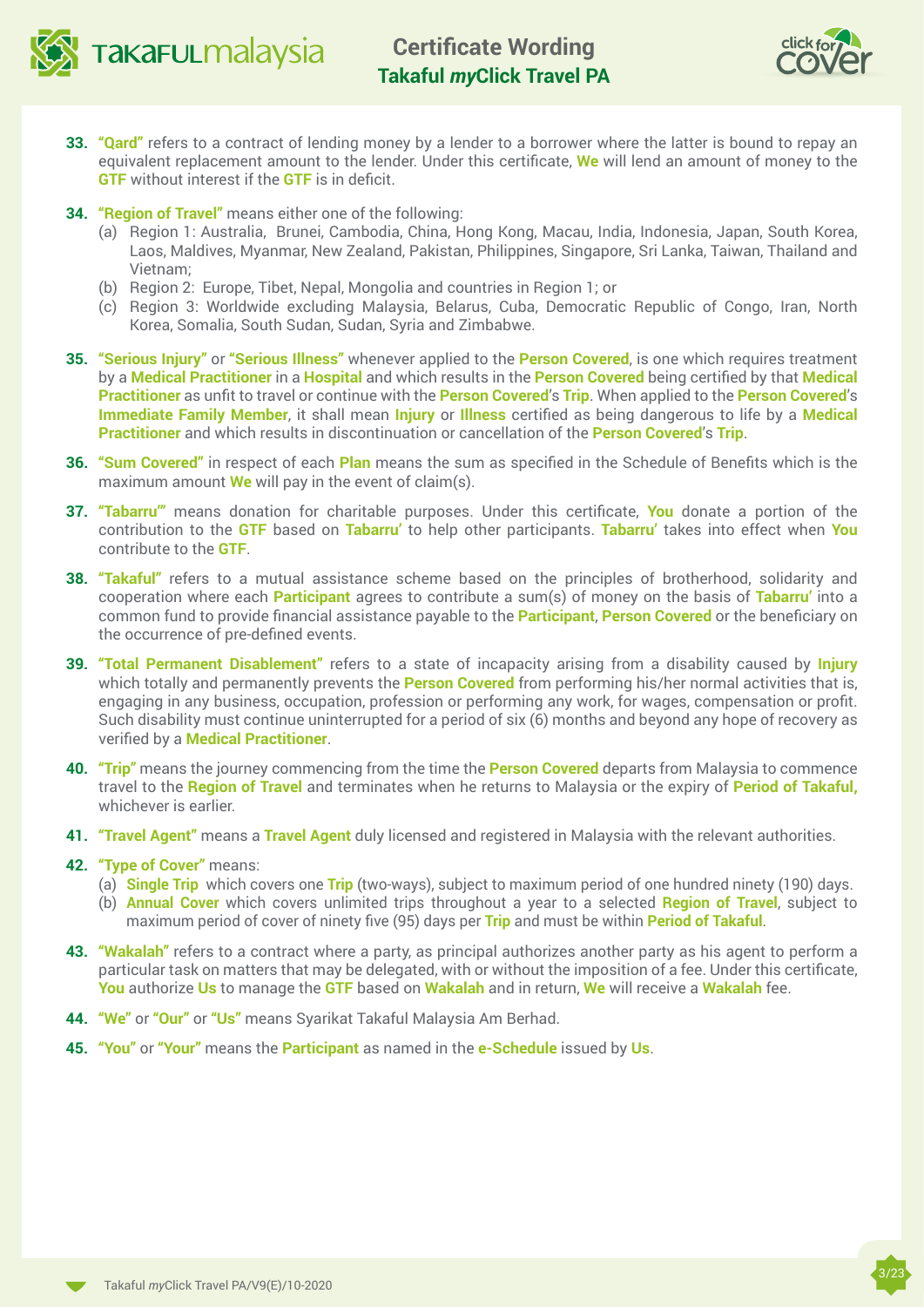



## **PART B : BENEFITS**

**We** agree to cover the **Person Covered**(s) against any **Injury, Illness, Accident, Loss** and/or **Damage** (where applicable) while on a **Trip** up to the **Sum Covered** in accordance with the conditions, exclusions and limitations contained herein. For **Family** Plan, a **Family** limit shall apply on the benefit payout.

Except for Section 5K of this certificate, the cover of each **Trip** provided by this certificate commences when the **Person Covered** departs from Malaysia for a **Trip** until the time of the **Person Covered** returns to Malaysia or on the **Expiry Date** of the **Period of Takaful**, whichever is earlier.

For Section 5K, the cover provided by this certificate for each **Person Covered** is effective upon the issuance of the **e-Schedule** and/or the **Endorsement** and terminates on commencement of the **Trip** or upon issuance of the **Endorsement**, whichever is earlier.

All benefits specified below will be payable from the **GTF**.

## **SECTION 1 - PERSONAL ACCIDENT BENEFITS**

If the **Person Covered** involved in an **Accident** while on a **Trip** and as a result suffers from death, disablement or **Injury**, **We** will pay based on the percentage that corresponds to the conditions stated in the table below.

| <b>Section</b> | <b>Conditions</b>                                         | % of Sum Covered |
|----------------|-----------------------------------------------------------|------------------|
| 1A             | <b>INJURY RESULTING IN ACCIDENTAL DEATH</b><br>100%       |                  |
| 1B             | <b>ACCIDENTAL TOTAL PERMANENT DISABLEMENT</b><br>100%     |                  |
| 1C             | <b>ACCIDENTAL PERMANENT LOSS</b>                          |                  |
|                | Permanent Loss of Use of Two or More Limbs                | 100%             |
| $\mathbf{H}$ . | Permanent Loss of Use of One Limb                         | 100%             |
| Ш.             | Permanent Loss of Sight of Both Eyes                      | 100%             |
| iv.            | Permanent Loss of Sight of One Eye                        | 100%             |
| V.             | Permanent Loss of Lens in One Eye                         | 50%              |
| vi.            | Permanent Loss of Hearing of Both Ears and Loss of Speech | 100%             |
| vii.           | Permanent Loss of Hearing of Both Ears                    | 75%              |
| viii.          | Permanent Loss of Hearing of One Ear                      | 25%              |
| IX             | Permanent Loss of Speech                                  | 50%              |

Provided that:

- (a) such death, disablement or **Injury** occurs within twelve (12) months from the date of the **Accident**; and
- (b) the maximum amount of all benefits payable under Section 1 for one or more **Injuries** sustained by the **Person Covered** during the **Period of Takaful** shall not exceed the **Sum Covered** stated in the Schedule of Benefits.

Notes:

- **.** Loss of limb means loss by physical severance or total **Loss of Use** of a hand at or above the wrist or of a foot at or above the ankle.
- Loss of sight means total blindness and irrecoverable loss of sight of one eve without perception of light.
- Loss of lens means total and irrecoverable loss of lens or loss of sight of one eve except perception of light.
- $\bullet$  Loss of hearing means permanent irrecoverable loss of hearing where 1/6 of (a+2b+2c+d) is above 80dB:
	- a. db = Hearing loss at 500 Hertz;
	- b. db = Hearing loss at 1,000 Hertz;
	- c. db = Hearing loss at 2,000 Hertz; and
	- d. db = Hearing loss at 4,000 Hertz.

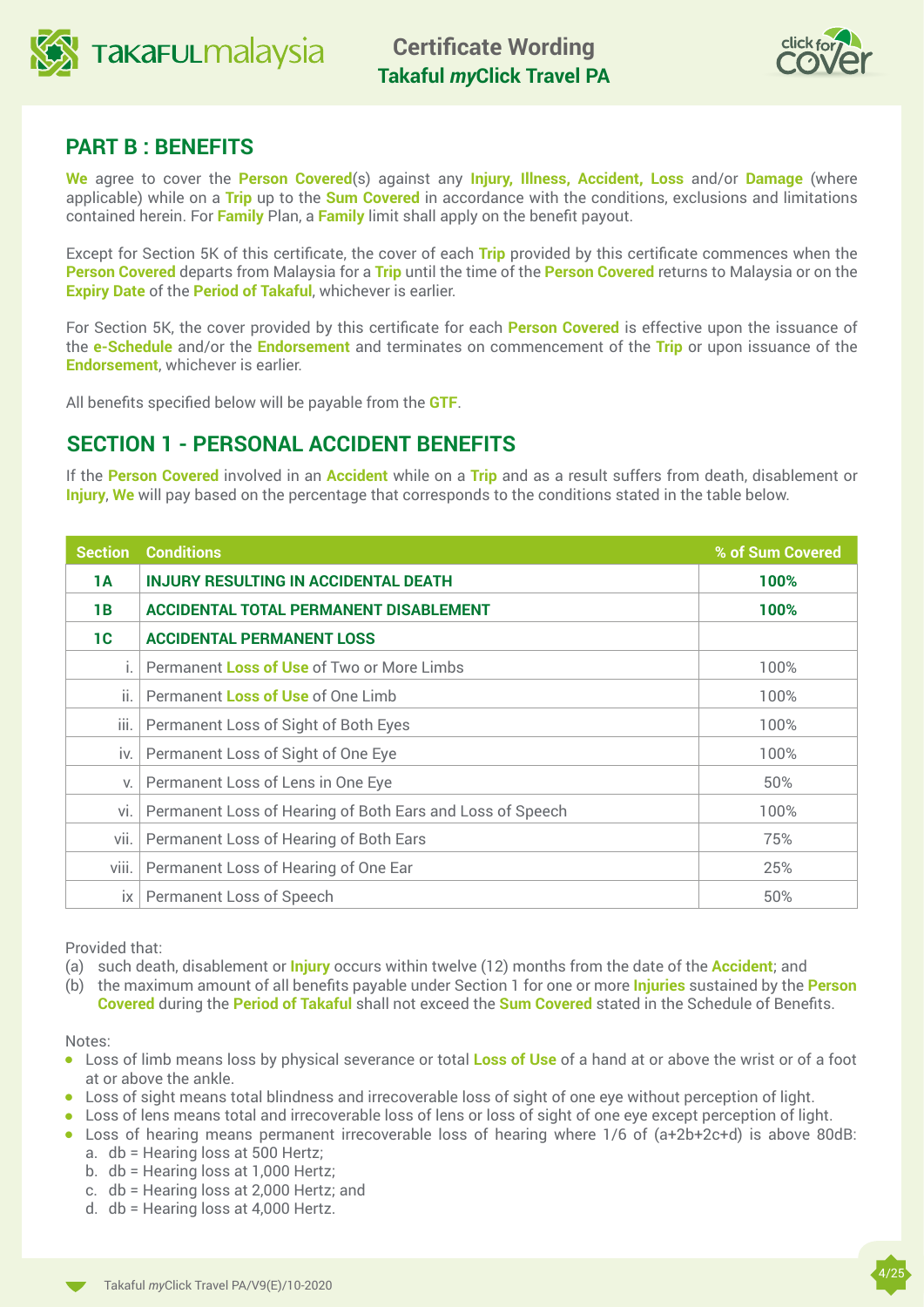



 $\bullet$  Loss of speech means the disability in articulating any three (3) of the four (4) sounds which contribute to the speech such as the Labial sounds, the Alveololabial sounds, the Palatal sounds and the Velar sounds or total loss of vocal cord or damage of speech center in the brain resulting in Aphasia.

## **SECTION 1D - CHILD EDUCATION FUND**

**We** will pay an additional lump sum amount as stated in the Schedule of Benefits for the surviving **Children** if the **Person Covered**, at the date of the **Accident**, has any surviving **Children** provided that a valid claim is also payable under Section 1A.

## **SECTION 2 - MEDICAL AND OTHER RELATED BENEFITS**

## **SECTION 2A - OVERSEAS MEDICAL EXPENSES**

**We** will reimburse the expenses for the necessary medical, surgical and/or **Hospital** treatment expenses (including cost of emergency dental treatment for the alleviation of sudden pain but excluding dentures and crowns) incurred outside Malaysia as a direct result of **Injury** or **Illness** sustained by the **Person Covered** while on a **Trip.**

If the **Person Covered** is entitled to a reimbursement of all or part of the medical expenses from any other source, **We** will only pay the balance of expenses that is not reimbursed, subject to the applicable limits under this Section 2.

## **SECTION 2B - FOLLOW-UP TREATMENT IN MALAYSIA**

**We** will reimburse the expenses incurred for the necessary follow-up medical, surgery and/or **Hospital** treatment expenses (including the cost of a private ambulance or professional home nursing fees) incurred by the **Person Covered** in Malaysia for a maximum period of ninety (90) days after the initial treatment from as attending **Medical Practitioner** in overseas, provided such expenses having resulted from an **Injury** or **Illness** sustained by the **Person Covered** while on a **Trip**.

Where initial treatment for **Injury** or **Illness** was not sought overseas, the reimbursement is limited to outpatient treatment up to a maximum of RM500 incurred within twenty four (24) hours after the **Person Covered**'s arrival in Malaysia.

## **SECTION 2C - COMPASSIONATE VISITATION BENEFIT**

**We** will reimburse the additional travel and accommodation expenses incurred by one person for:

- **1.** taking care of the **Person Covered** while he/she is admitted as an In-patient in an overseas **Hospital** for more than three (3) consecutive days and at the medical advice from the attending **Medical Practitioner**; or
- **2.** assisting with repatriation and burial or cremation upon death of the **Person Covered.**

Only one claim is payable under either Section 2C (1) or Section 2C (2) for any one **Trip**.

#### **SECTION 2D - CHILD GUARD BENEFIT**

**We** will reimburse the additional travel and accommodation expenses incurred by one person for accompanying the **Person Covered**'s **Children** who are left unattended, as a result of the **Person Covered**'s hospitalization while overseas, back to Malaysia.

## **SECTION 2E - ALTERNATIVE MEDICAL TREATMENT**

**We** will reimburse expenses incurred for the necessary **Alternative Medical Treatment** if the **Person Covered** suffers **Injury** or **Illness** while on a **Trip** provided that treatment is, in the first instance, sought from a **Medical Practitioner.**  The claim must be accompanied with an original official payment receipt.

**Notwithstanding any to the contrary, the total amount payable pursuant to Section 2 shall not exceed the Sum Covered stipulated under Section 2A.**

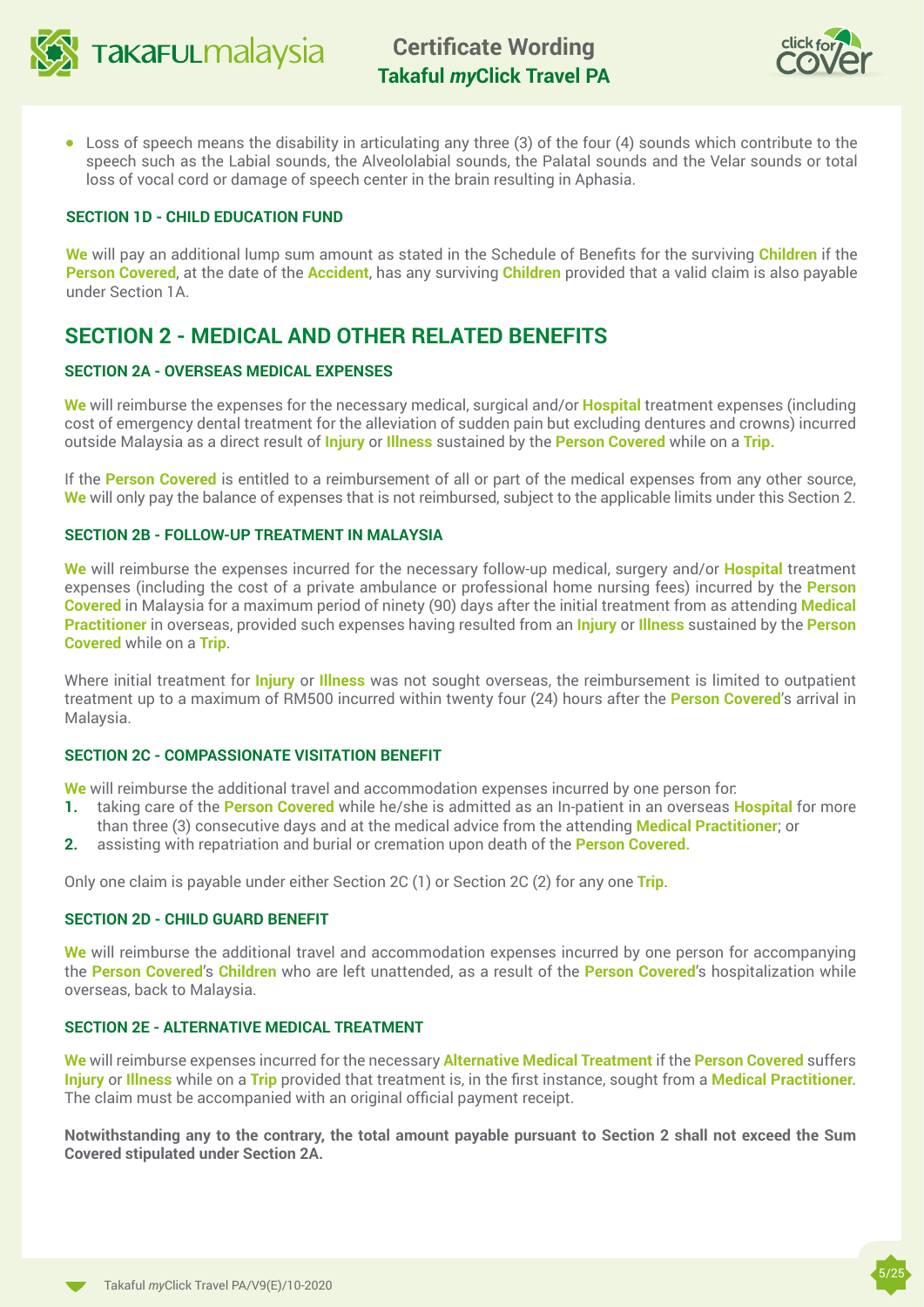



## **SECTION 3 - HOSPITAL ALLOWANCE**

**We** will pay a daily cash benefit for each complete twenty four (24) hours the **Person Covered** is admitted as an **In-Patient** in an overseas **Hospital** on the recommendation of the attending **Medical Practitioner** as a result of **Injury**  or **Illness** sustained by the **Person Covered** while on a **Trip**, up to the maximum amount specified in the Schedule of Benefits provided a valid claim is payable under Section 2A.

## **SECTION 4 - EMERGENCY MEDICAL EVACUATION AND REPATRIATION**

## **SECTION 4A - COMPASSIONATE ALLOWANCE**

In the event of death due to **Injury** or **Illness** of the **Person Covered** while on a **Trip, We** will reimburse the reasonable expenses for burial or cremation in Malaysia up to the maximum amount specified in the Schedule of Benefits.

## **SECTION 4B - MEDICAL EVACUATION**

When the **Person Covered** suffers **Injury** or **Illness** while on a **Trip** and if in the opinion of **Our** authorised service provider, it is judged medically appropriate to move the **Person Covered** who has a critical medical condition to the nearest **Hospital** where appropriate care and facilities are available, **Our** authorised service provider will arrange for the evacuation utilising the means best suited to do so, based on the medical severity of the **Person Covered**'s condition.

The means of evacuation arranged by **Our** authorised service provider may include air ambulance, surface ambulance, regular air transportation and the final destination will be made by **Our** authorised service provider and will be based solely on medical necessity.

**We** will pay the necessary expenses for such evacuation to **Our** authorised service provider directly. Such expenses shall include expenses incurred for the **Person Covered**'s transportation, medical services and medical supplies necessarily incurred as a result of the emergency medical evacuation.

## **SECTION 4C - MEDICALLY SUPERVISED REPATRIATION**

After the consultation with the local attending **Medical Practitioner**, if it is medically necessary for the **Person Covered** to be repatriated to Malaysia to continue treatment following stabilisation of the **Person Covered**, **Our** authorised service provider will arrange for the repatriation under constant medical supervision.

All decisions as to the means of transportation and the final destination will be made by **Our** authorised service provider, and will be based solely upon medical necessity and all assessed facts and circumstances of which **Our** authorised service provider is aware at the relevant time.

**We** will pay the reasonable and necessary repatriation costs including the reasonable transportation cost of one qualified medical attendant accompanying the **Person Covered** to **Our** authorised service provider directly.

## **SECTION 4D - REPATRIATION OF MORTAL REMAINS**

In the event of death due to **Injury** or **Illness** of the **Person Covered** while on a **Trip**, **Our** authorised service provider will make the necessary arrangement for transporting the **Person Covered**'s mortal remains or ashes back to Malaysia or the **Person Covered**'s home country.

**We** will pay the reasonable expenses for burial or cremation in the locality where death occurs to **Our** authorised service provider directly. All arrangements for the repatriation must be approved and arranged through **Our**  authorised service provider unless the arrangements through **Our** authorised service provider were not possible in the circumstances due to reasons beyond **Your** control and deemed reasonable by **Us**.

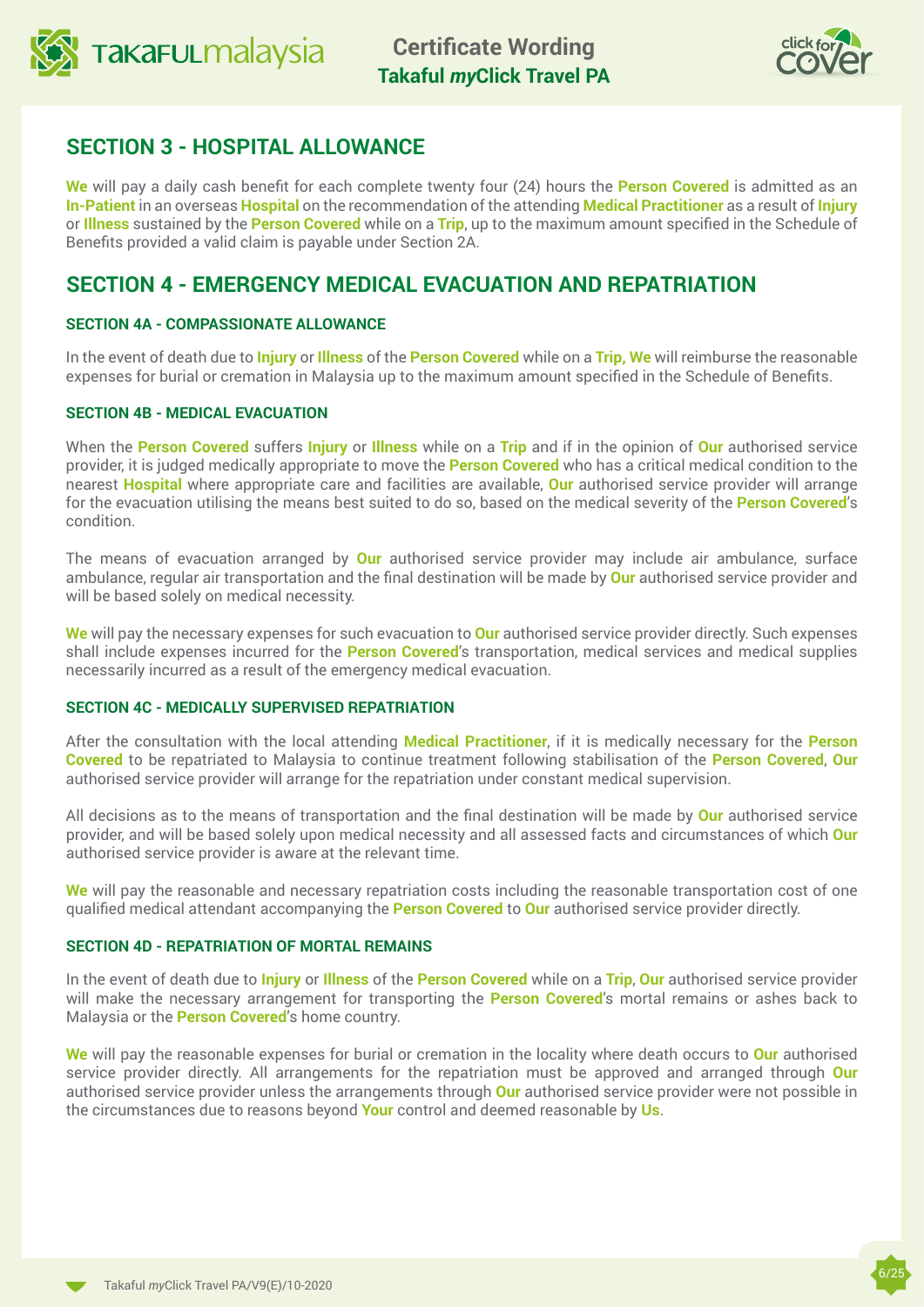



## **CONDITIONS APPLICABLE TO SECTIONS 4B, 4C AND 4D**

In the event of emergency for such evacuation or repatriation, please contact **Our** authorised service provider at 24-hour hotline number and provide the following information:

- (a) **Person Covered**'s full name, MyKad/pasport/employment pass number and travelling dates;
- (b) the name of the place and telephone number where **Our** authorised service provider can reach the **Person Covered** or the **Person Covered**'s representative; and
- (c) a brief description of the emergency and the nature of assistance required.

Any call charges to **Our** hotline number for medical evacuation and repatriation services will be reimbursed when **You** submit **Your** itemised bill to **Us** within ninety (90) days from the claim event date.

## **EXCLUSIONS APPLICABLE TO SECTIONS 2 AND 4**

**We** will not pay for claims in respect of:

- **1.** medical, surgery or **Hospital** treatment, which in the opinion of the attending **Medical Practitioner**, can be reasonably delayed until the **Person Covered**'s return to Malaysia (except as specifically provided for in Section 2B);
- **2.** the additional cost of single or private room accommodation at a **Hospital**, clinic or nursing home, except, where the attending **Medical Practitioner** deems it necessary for the **Person Covered** to occupy such accommodation;
- **3.** emergency medical evacuation and repatriation not approved and arranged by **Our** authorised service provider; and/or
- **4.** emergency medical evacuation and repatriation due to any form of **Mountain Sickness**.

## **SECTION 5 - TRAVEL INCONVENIENCE AND OTHER TRAVEL BENEFITS**

## **SECTION 5A - DAMAGE OR LOSS OF BAGGAGE AND PERSONAL EFFECTS**

If the **Person Covered**'s baggage and/or personal effects are lost or damaged while on a **Trip**, **We**, at **Our** sole discretion, will either reimburse for the purchase cost of the lost item or reimburse the repair cost of the damaged item up to the maximum amount specified in the Schedule of Benefits.

#### Provided that:

- (a) for **Loss** or **Damage** due to **Common Carrier**'s negligence, the baggage must be checked-in with the **Common Carrier** and a copy of Property Irregularity Report (PIR) to substantiate the claim;
- (b) for **Loss** of jewellery, the jewellery must be worn by the **Person Covered** at the time of **Loss** and taken by force;
- (c) for **Loss** of watches, furs, electronic items including but not limited to hand-held mobile telephone, cameras (including digital), video cameras, binoculars, computers and computer related products, it must be carried by the **Person Covered** at the time of **Loss**;
- (d) for **Loss** including item (c) as above stated, occurring in a hotel room, there must be physical evidence of breakin; and/or
- (e) for **Loss** or **Damage** due to fire, theft, robbery or burglary during the **Trip**, a report must be lodged at the nearest police station where the incident took place within twenty four (24) hours after the incident and a copy thereof must be obtained from the police to substantiate the claim.

**We** will pay the original purchase price of the lost item given the provision of an original receipt otherwise reimbursement is based on the depreciation value made solely at **Our** discretion.

For **Loss or Damage** due to the **Common Carrier** or hotel, the claim should be made against the **Common Carrier**  or hotel first prior to **Us** making any payment under this Section. Such claims must be submitted with proof of compensation received from the **Common Carrier** or hotel or if such compensation is denied, proof of such denial.

**We** shall NOT be liable for more than RM500 in respect of any one article or pair or set of articles.

## **EXCLUSIONS APPLICABLE TO SECTION 5A**

**We** will not pay for claims in respect of:

- **1. Loss** of travel documents, **Personal Money**, financial securities or instrument of any kind;
- **2. Loss** or **Damage** of antiques, artifacts, paintings, objects of art or any object with intrinsic value;
- **3. Loss** or **Damage** to stamps, documents, contact or corneal lenses, dentures, glass, china, marble, earthenware, tortoise shell, bulbs, valves, or fragile articles;

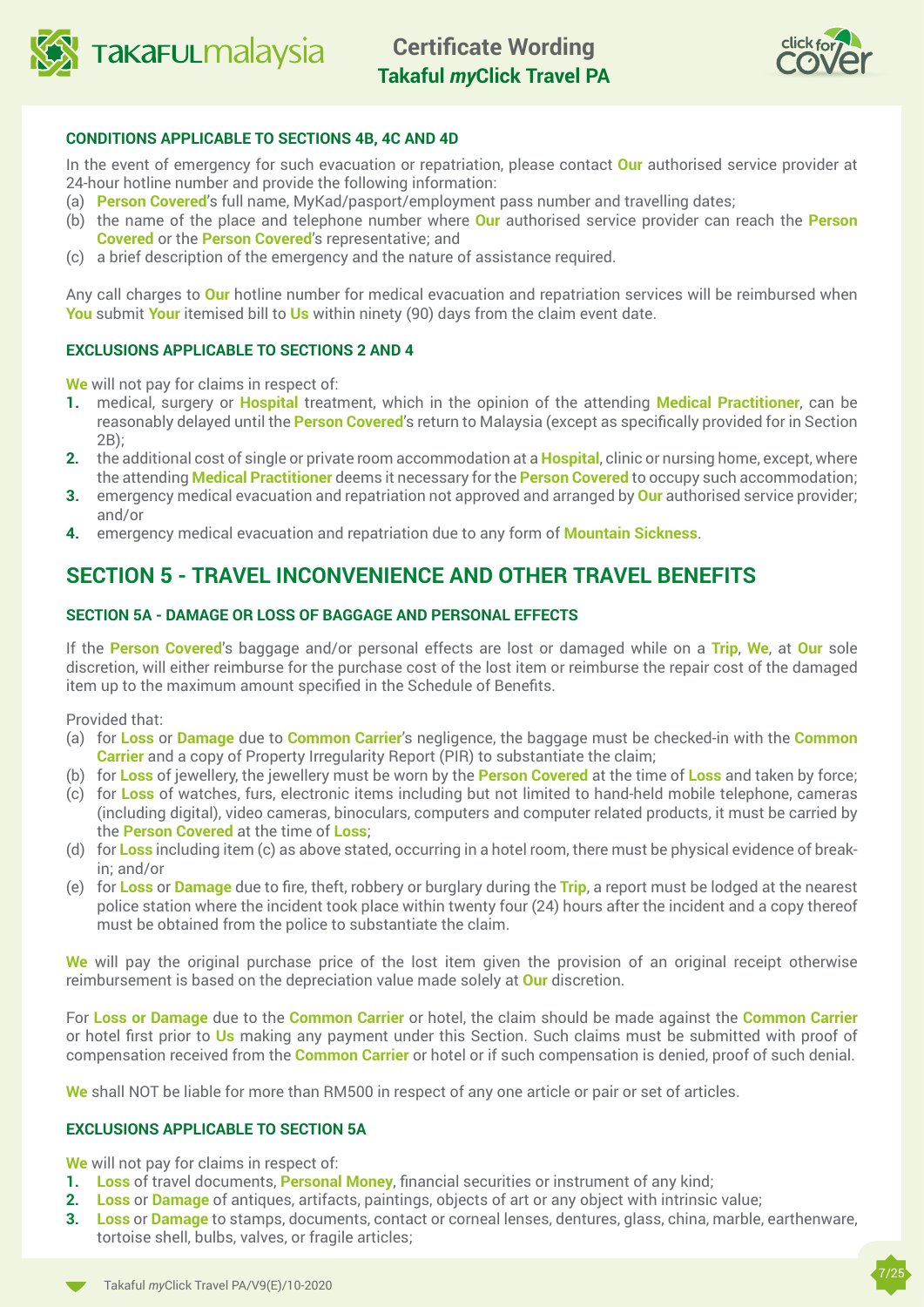

**TAKAFULMAlaysia** 

**Certificate Wording Takaful** *my***Click Travel PA**



- **4. Loss** or **Damage** of hired or leased equipment;
- **5. Loss** of baggage sent in advance, mailed or shipped separately;
- **6. Loss** or **Damage** to baggage left unattended in a public place or in an unattended vehicle or as a result of the **Person Covered's** failure to take due care and precautions for the safeguard and security of such property;
- **7. Loss** or **Damage** of business goods, samples or equipment of any kind;
- **8. Loss** or **Damage** to data recorded on tapes, cards, discs or otherwise;
- **9. Loss** or **Damage** to perishable and consumable items;
- **10. Loss** or **Damage** caused by wear and tear, gradual deterioration, moths, vermin, inherent vice, mechanical or electrical breakdown or derangement, or **Damage** sustained due to any process initiated or while actually being work upon resulting in such **Loss** or **Damage**;
- **11. Loss** or **Damage** arising from confiscation or detention by customs or other officials;
- **12. Loss** or **Damage** from mysterious disappearance of such property; and/or
- **13. Loss** not reported to relevant authority immediately upon discovery of the **Loss**.

## **SECTION 5B - LOSS OF TRAVEL DOCUMENTS**

If the **Person Covered** losses his/her travel documents such as passport, travel ticket and/or visa due to theft while on a **Trip**, **We** will reimburse the reasonable and necessary expenses incurred for:

- **1.** the replacement of such travel documents; and
- **2.** any additional travel and accommodation incurred while in overseas to replace such loss travel documents.

Up to the maximum amount specified in the Schedule of Benefits.

Provided that:

- (a) the travel documents were at all times kept with the **Person Covered** or in a hotel safe; and
- (b) a report was lodged at the nearest police station where the incident took place within twenty four (24) hours after the incident and a written statement must be obtained from the police to substantiate the claim.

## **SECTION 5C - LOSS OF PERSONAL MONEY**

If the **Person Covered** losses his/her **Personal Money** due to theft while on a **Trip**, **We** will reimburse the amount of loss stated in the police report, up to the maximum amount specified in the Schedule of Benefits.

Provided that:

- (a) the money were at all times kept with the **Person Covered** or in a hotel safe; and
- (b) a report was lodged at the nearest police station where the incident took place within twenty four (24) hours after the incident and a written statement must be obtained from the police to substantiate the claim.

## **EXCLUSIONS APPLICABLE TO SECTIONS 5B & 5C**

**We** will not pay for claims in respect of:

- **1. Loss** arising from confiscation or detention by customs or other officials;
- **2. Loss** or theft of the travel documents and/or **Personal Money** left unattended in a public place or in an unattended vehicle or as a result of the **Person Covered**'s failure to take due care and precautions for the safeguard and security of the travel documents and/or money;
- **3. Loss** that is otherwise reimbursable by the hotel, where the travel documents and/or **Personal Money** were kept in a hotel safe; and/or
- **4. Loss** from mysterious disappearance of such property.

## **SECTION 5D - BAGGAGE DELAY**

If the **Person Covered**'s checked-in baggage is delayed, misdirected or temporarily misplaced by the **Common Carrier** from the time of his/her arrival at the scheduled destination abroad, **We** will pay RM200 for every six (6) complete hours, up to the maximum amount specified in the Schedule of Benefits.

The period of delay shall be calculated from the time of arrival at the baggage pick-up point until the receipt of baggage to the **Person Covered**.

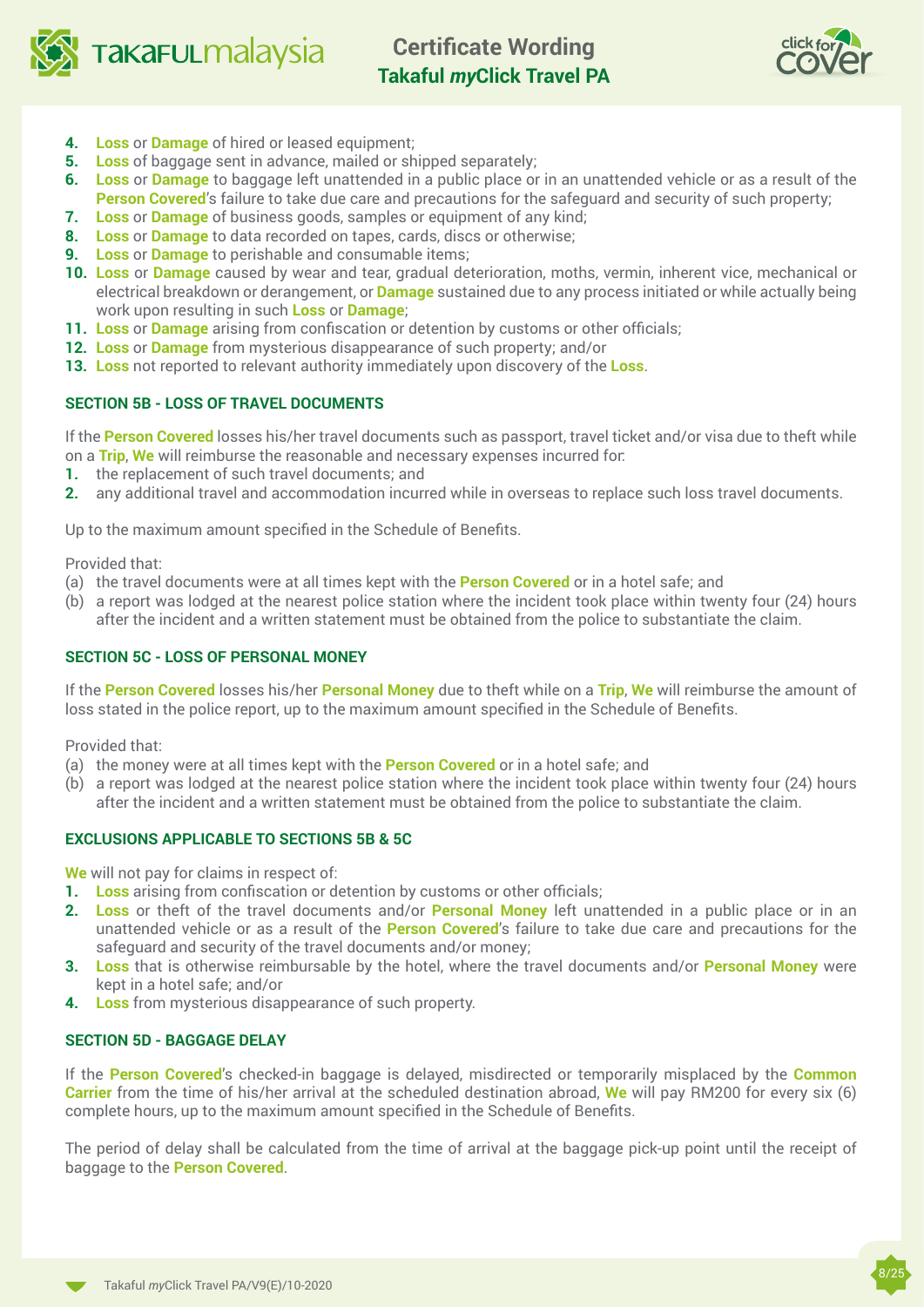



## **EXCLUSIONS APPLICABLE TO SECTION 5D**

**We** will not pay for claims in respect of:

- **1.** confiscation or detention by customs or other officials;
- **2.** baggage delay on the **Person Covered**'s return journey to Malaysia; and/or
- **3.** the **Person Covered**'s failure to obtain a written confirmation from the **Common Carrier** or their handling agent on the actual date and time of baggage delivery.

**The Person Covered can only claim under either Section 5A or 5D for any one Trip.**

## **SECTION 5E - TRAVEL DELAY**

If the original scheduled departure or arrival of the **Common Carrier** in which the **Person Covered** has arranged to travel is delayed while on a **Trip**, **We** will pay RM200 for each six (6) consecutive hours of delay at arrival or departure up to the maximum amount specified in the Schedule of Benefits.

The delay must be verified in writing by the operator(s) of the **Common Carrier** or their handling agent(s) on the number of hours delayed.

### **EXCLUSIONS APPLICABLE TO SECTION 5E**

**We** will not pay for claims arising directly or indirectly from, in respect of, or due to:

- **1.** the **Person Covered**'s failure to check in within the stipulated time as specified in his/her travel ticket;
- **2.** the **Person Covered**'s failure to obtain a written confirmation from the **Common Carrier** or their handling agent of the number of hours of delay and the reason for such delay;
- **3.** the **Person Covered**'s late arrival at the **Common Carrier** terminal after check-in or booking-in time (except for the late arrival due to strike or industrial action); and/or
- **4.** strike, riot or industrial action which was publicly known at the time the **Person Covered** booked the **Trip** or participated in this certificate; whichever is earlier.

## **SECTION 5F - TRAVEL CANCELLATION**

#### **1. Cancellation**

**We** will reimburse the irrecoverable travel and accommodation deposits or expenses paid in advance for the **Person Covered**'s **Trip**, up to the maximum amount specified in the Schedule of Benefits, only in the event of necessary and unavoidable cancellation by the **Person Covered** due to any of the following unexpected events before the departure date of the **Trip**:

- (a) the **Person Covered**'s death or death of his/her **Immediate Family Member**. A death certificate must be provided to **Us**;
- (b) confinement of the **Person Covered** or his/her **Immediate Family Member** in a **Hospital** arising from **Serious Injury** or **Serious Illness**. A written advice from the attending **Medical Practitioner** treating the **Person Covered** or his/her **Immediate Family Member** confirming the advisability to cancel the **Trip** due to **Serious Injury** or **Serious Illness** must be provided to **Us**;
- (c) cancellation of scheduled **Common Carrier** services consequent upon the unexpected outbreak of strike, riot or civil commotion arising out of circumstances beyond the **Person Covered**'s control at the planned destination of visit;
- (d) witness summons, which were not made known to the **Person Covered** prior to taking up of this certificate;
- (e) natural disasters at the planned destination which prevent the **Person Covered** from commencing the **Trip**; and/or
- (f) serious **Damage** to the **Person Covered**'s residence in Malaysia caused by fire, flood or similar natural disaster occurring within one (1) week before the commencement date of the **Trip** and the **Person Covered**'s presence is required on the premises on the commencement date of the **Trip**.

For the purposes of events (a) to (e) above, it must occur within thirty (30) days before the departure date of the **Trip**.

#### **2. Deferments or Postponement**

If the **Person Covered**'s **Trip** is deferred or postponed which is as a result of the above causes stated in Section 5F(1)(a) to (f), **We** will reimburse the additional charges levied in relation to any prepaid charges paid by the **Person Covered**, due to amendment of the travel dates, up to the maximum amount specified in the Schedule of Benefits.

**The Person Covered can only claim under either Section 5F(1) or 5F(2) for any one Trip.**

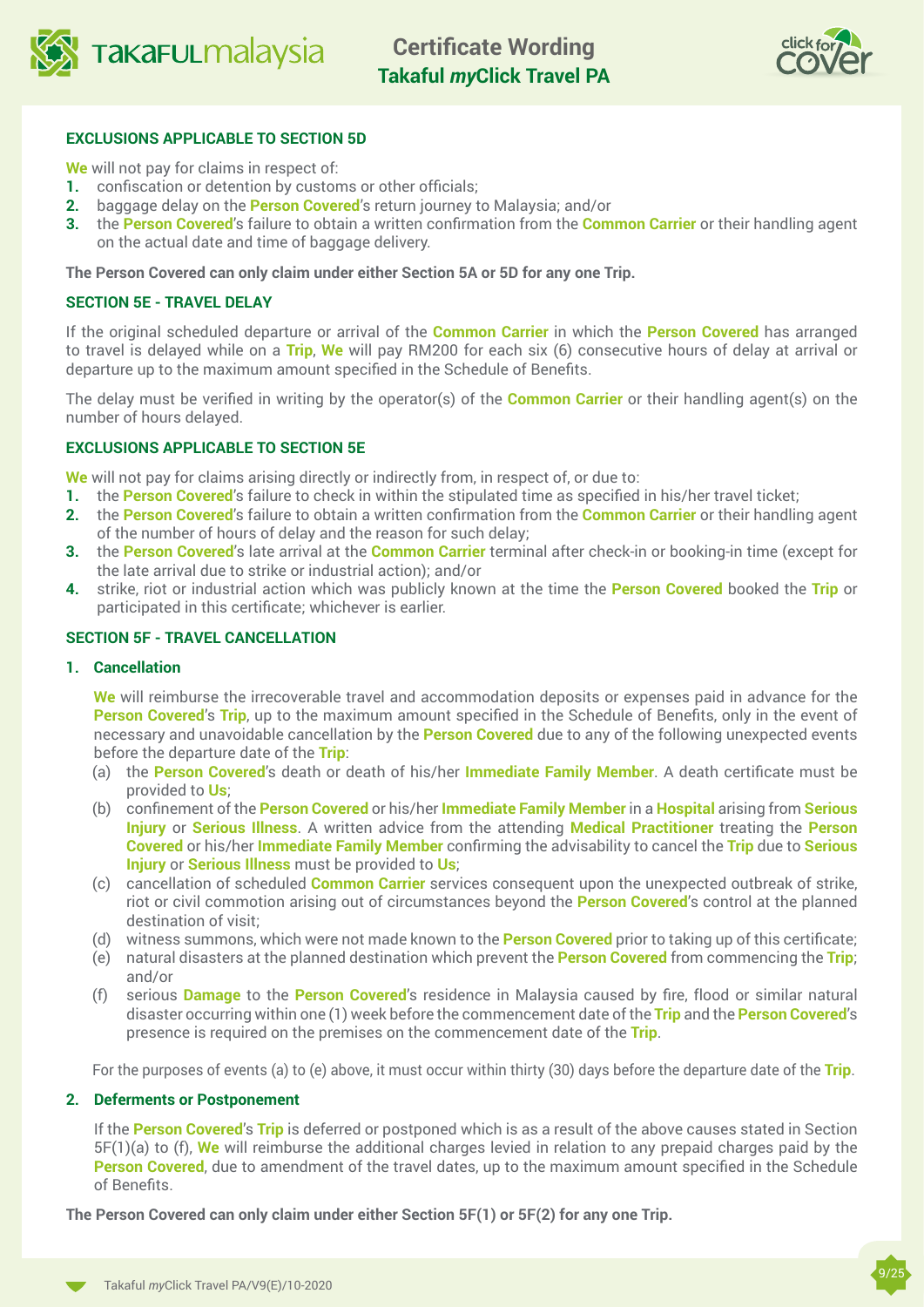



## **EXCLUSION APPLICABLE TO SECTION 5F**

**We** will not pay for any **Loss** if this certificate is participated in less than seven (7) days prior to the commencement of the scheduled **Trip**.

## **SECTION 5G - TRAVEL CURTAILMENT**

**We** will reimburse the unused and irrecoverable travel and accommodation expenses which are paid in advance for the **Person Covered**'s **Trip**, subject to the maximum amount specified in the Schedule of Benefits, only in the event of necessarily and unavoidably incurred if the **Person Covered** is unable to continue his/her **Trip** and he/she has to return directly to Malaysia due to:

- (a) the **Person Covered**'s **Serious Injury** or **Serious Illness** occurring after the commencement of **Person Covered**'s **Trip** and upon medical advice. A written advice from the attending **Medical Practitioner** treating the **Person Covered** confirming the advisability to return to Malaysia due to **Person Covered**'s **Serious Injury** or **Serious Illness**;
- (b) the death of his/her **Immediate Family Member** occurring after the commencement of **Person Covered**'s **Trip**. A death certificate must be provided to **Us**;
- (c) **Serious Injury** or **Serious Illness** of his/her **Immediate Family Member** occurring after the commencement of **Person Covered's Trip and which requires hospitalisation for more than forty eight (48) hours;**
- (d) hijacking of the aircraft in which the **Person Covered** is on board as a passenger;
- (e) natural disasters which prevent the **Person Covered** from continuing the scheduled **Trip**; and/or
- (f) the unexpected outbreak of strike, riot or civil commotion occurring during the **Trip** which is beyond the **Person Covered**'s control at the planned destination of visit that will put his/her life in danger.

**The Person Covered can only claim under either Section 5F or 5G for any one Trip.**

## **EXCLUSIONS APPLICABLE TO SECTIONS 5F AND 5G**

**We** will not pay for claims:

- **1.** due to the **Person Covered**'s failure to notify **Travel Agent**/tour operator or provider of transport or accommodation immediately it is found necessary to cancel or curtail the travel arrangement; and/or
- **2.** if the **Person Covered** becomes aware of any circumstances which could lead to the cancellation or disruption of the **Trip** before this certificate is participated.

### **SECTION 5H - TRAVEL MISCONNECTION**

If the **Person Covered** misses a scheduled connecting **Common Carrier** (by air only) at the transit point while on a **Trip** due to the delay of an incoming confirmed connecting scheduled **Common Carrier** (by air only) and no alternative transportation is made available to him/her within six (6) hours from the scheduled departure time, **We**  will pay the amount specified in the Schedule of Benefits.

### **EXCLUSIONS APPLICABLE TO SECTION 5H**

**We** will not pay for claims:

- **1.** due to the **Person Covered**'s failure to obtain a written confirmation from the **Common Carrier** (by air only) or their handling agent showing the travel misconnection details; and/or
- **2.** if the incoming **Common Carrier** (by air only) was scheduled to arrive after the stated check-in time required by the connecting **Common Carrier** (by air only).

#### **SECTION 5I - MISSED DEPARTURE**

If the **Person Covered** misses a scheduled departing **Common Carrier** while on a **Trip**, as a result of mechanical breakdown of **Common Carrier** to get the **Person Covered** to the departure port, airport or train station as stated in the **Person Covered**'s travel ticket, **We** will reimburse the additional travel and accommodation expenses necessarily and reasonably incurred in returning to Malaysia, up to the maximum amount specified in the Schedule of Benefits.

The **Person Covered** must obtain confirmation of the mechanical breakdown in writing from the **Common Carrier** or their handling agent.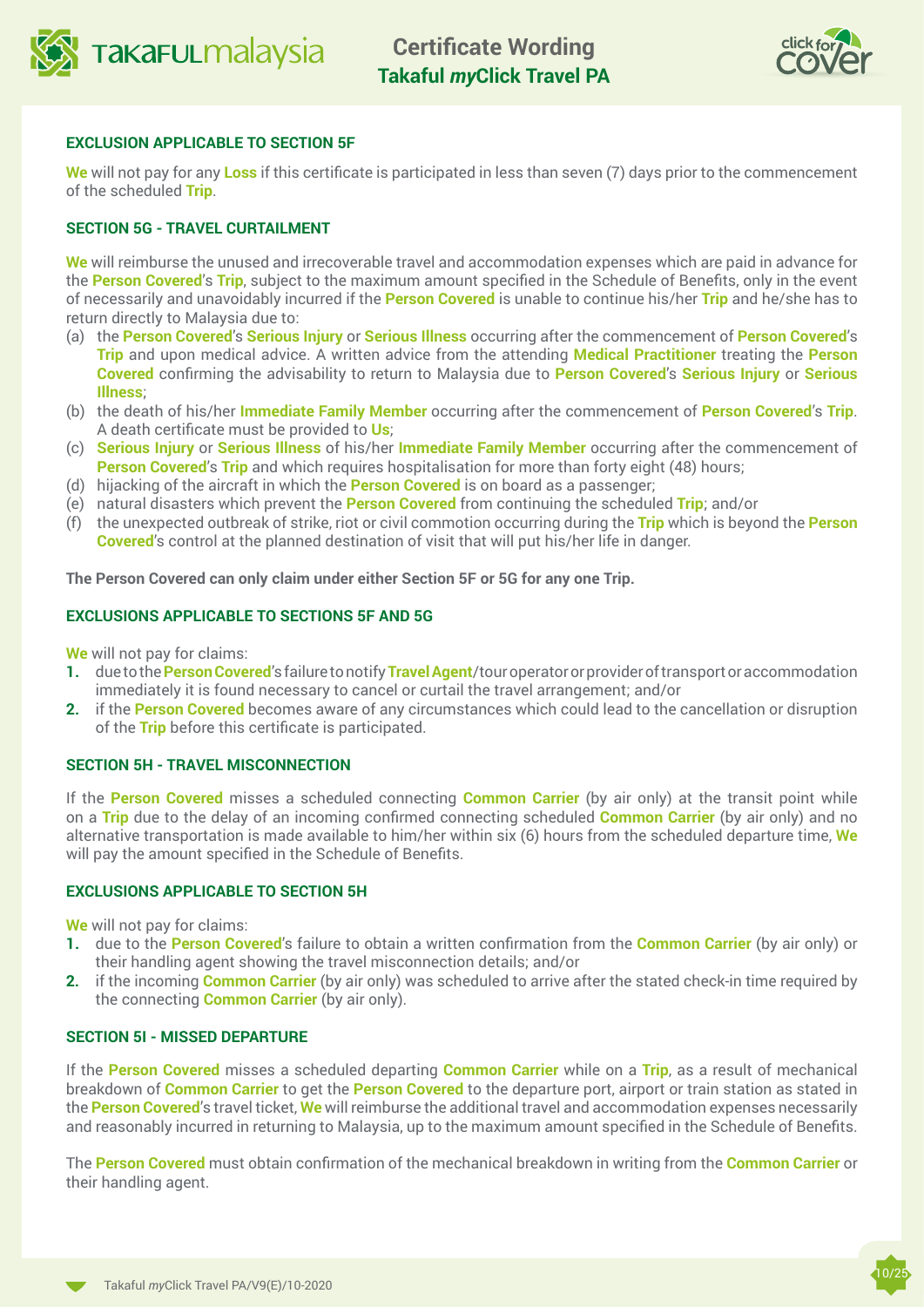



## **SECTION 5J - TRAVEL OVERBOOKED**

If the **Person Covered** has a confirmed booking seat and is denied boarding on a scheduled **Common Carrier** (by air only) while on a **Trip**, and no alternative transportation is made available to him/her within six (6) consecutive hours from the actual departure time, **We** will pay RM200 for each six (6) consecutive hours delay of the scheduled departure time up to the maximum amount specified in the Schedule of Benefits.

## **EXCLUSIONS APPLICABLE TO SECTION 5J**

**We** will not pay for claims:

- **1.** due to the **Person Covered**'s failure to obtain a written confirmation from the **Common Carrier** (by air only) or their handling agent showing the overbooked flight details; and/or
- **2.** if the **Trip** is arranged through an unlicensed **Travel Agent**.

## **SECTION 5K - LOSS OF TRAVEL DEPOSIT DUE TO INSOLVENCY OF TRAVEL AGENT**

If the **Person Covered** unable to proceed with his/her **Trip** due to a planned **Trip** being cancelled prior to the departure date of a planned **Trip** because of Insolvency of **Travel Agent** from whom the **Person Covered** purchased the tour package, We will reimburse for **Loss** of irrecoverable travel and accommodation charges paid in advance by the **Person Covered**, up to the maximum amount specified in the Schedule of Benefits.

### **EXCLUSIONS APPLICABLE TO SECTION 5K**

**We** will not pay for any **Loss**:

- **1.** due to **Insolvency** which occurred or for which bankruptcy was filed before this certificate is participated; and/or
- **2.** caused directly or indirectly by government regulations or control.

**The Person Covered can only claim under either Section 5F or 5K for any one Trip.**

## **SECTION 6 - OTHER BENEFITS**

## **SECTION 6A - GOLF EQUIPMENT COVER**

In the event of **Loss** or **Damage** to **Golfing Equipment** owned by (and not hired by or loaned or entrusted to) the **Person Covered** occurring in a public place and is due to circumstances beyond the **Person Covered**'s control, **We**  will pay, up to the maximum amount specified in the Schedule of Benefits, for:

- **1.** the replacement or repair cost of the lost or damaged **Golf Equipment**, whichever is lower, up to maximum RM500 per club; and/or
- **2.** the cost for hiring replacement **Golf Equipment** up to maximum RM500 per club.

If as a result of any **Damage**, the **Golf Equipment** is proven to be beyond economical repair, **We** will treat a claim under this certificate as if the article had been lost.

**We** may make payment or at **Our** option reinstate or repair the **Golf Equipment**, subject to due allowance for wear and tear and depreciation.

**The Person Covered can only claim under either under Section 5A or 6A for any one Trip.**

## **SECTION 6B - LOSS OF CREDIT CARD**

If the **Person Covered** suffers financial **Loss** as a direct result of fraudulent use of the **Person Covered**'s credit card(s) following theft while on a **Trip**, **We** will pay for such Loss incurred during the **Trip** up to the maximum amount specified in the Schedule of Benefits.

Provided that such claim must be accompanied by a report issued by the card issuing bank evidencing the **Loss**.

## **EXCLUSIONS APPLICABLE TO SECTION 6B**

**We** will not pay for any **Loss**:

- **1.** if the theft of the **Person Covered**'s credit card is not reported to the credit card issuing company within three (3) hours from the time of theft; and/or
- **2.** such **Loss** is recoverable from any other source.

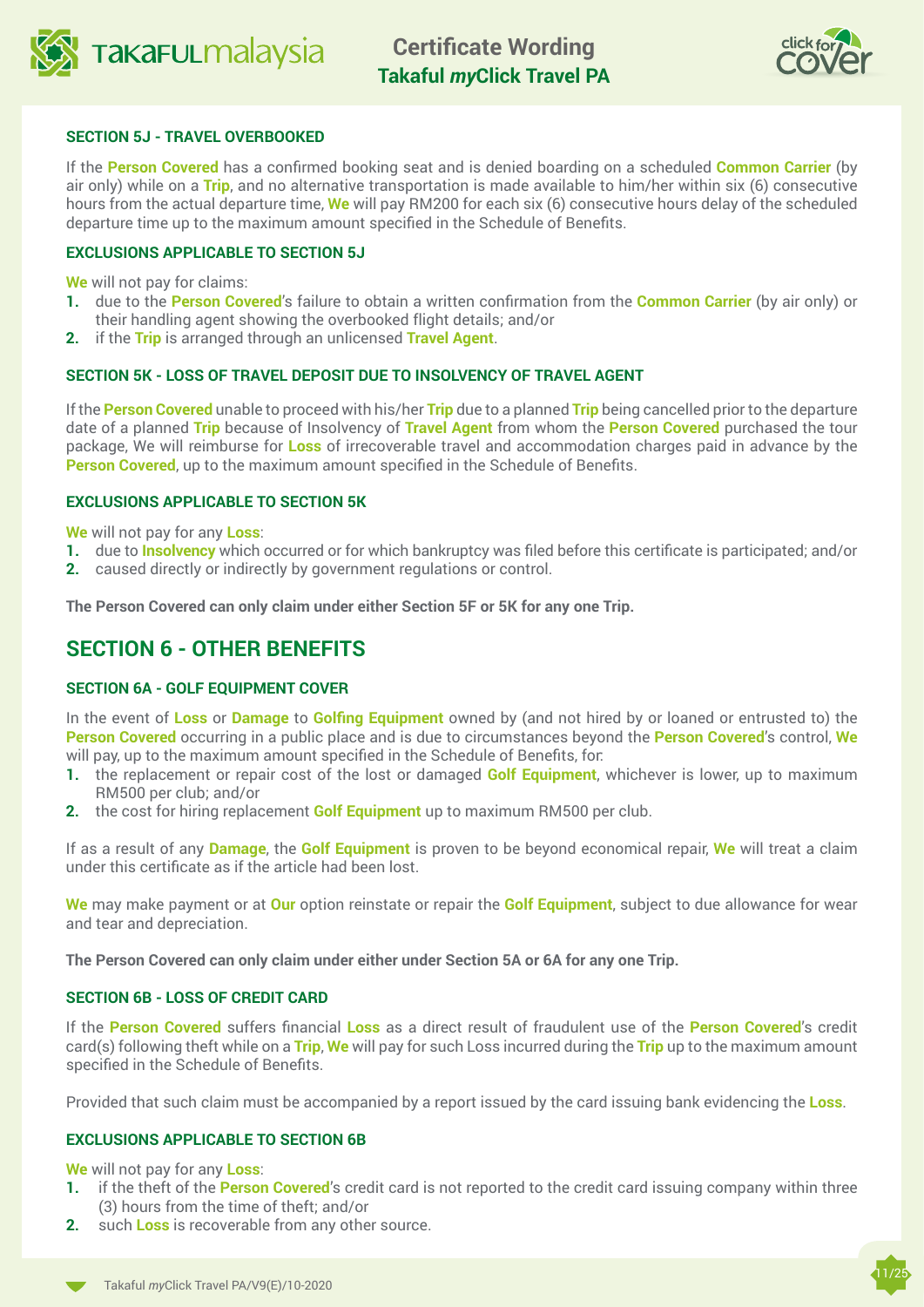



## **SECTION 6C - RENTAL CAR EXCESS COVER**

**We** will reimburse any excess or deductible, which the **Person Covered** becomes legally liable to pay in respect of Loss or Damage caused by an **Accident** to the rented car while on a **Trip** up to the maximum amount specified in the Schedule of Benefits.

Provided that:

- (a) the **Person Covered** must hold a valid license(s) to drive the rented car at the country of visit and is named as the named driver or co-driver of the rental car;
- (b) the rental car must be rented from a licensed rental agency;
- (c) the **Person Covered** must take a comprehensive motor takaful/insurance against any **Loss or Damage** to the rented car during the rental period; and
- (d) the **Person Covered** must comply with all requirements of the rental agency under the rental agreement and of the takaful operator /insurer under such motor takaful/insurance certificate/policy of the rented car as well as the laws, rules and regulations of the country.

## **EXCLUSIONS APPLICABLE TO SECTION 6C**

**We** will not pay for **Loss** or **Damage**:

- **1.** arising from operation of the rental car in violation of the terms of the rental agreement;
- **2.** which occurs beyond the limit if any public roads or in the violation of laws, rules and rules and regulations of the country; and/or
- **3.** arising from wear and tear, gradual deterioration, damage from inserts or vermin, inherent vice, latent defect or damage.

### **SECTION 6D - HOME PROTECTION BENEFIT**

**We** will, by payment or at **Our** option by reinstatement or repair, indemnify the **Person Covered** against physical **Loss** or **Damage** to the **Person Covered**'s **Home Contents** from his/her permanent residence in Malaysia that was left vacant for the full duration of the **Trip**, caused by burglary or fire; up to the maximum amount specified in the Schedule of Benefits.

## **EXCLUSIONS APPLICABLE TO SECTION 6D**

**We** will not pay for:

- **1.** any **Loss** or **Damage** arising directly or indirectly from, in respect of, or due to through the **Person Covered**'s wilful act and/or with his/her connivance;
- **2.** losses recoverable from any other takaful/insurance taken by the **Person Covered** to cover his/her **Home Contents**; and/or
- **3.** any **Loss** or **Damage** not reported to the police and in respect of which a police report is not obtained within twenty-four (24) hours of **Person Covered** becoming aware of such incidence of **Loss** or **Your** return back to **Your** residence, whichever occurs first.

#### **SECTION 6E - PERSONAL LIABILITY**

**We** will indemnify the **Person Covered** for legal liability to a third party arising during the **Trip** as a result of:

- **1.** accidental Injury (including death) to any third party; or
- **2.** accidental **Loss** of or **Damage** to property of any third party.

This shall include the amount that the **Person Covered** is held liable for to the third party and the expenses incurred on the defence of the claim with **Our** prior written approval; up to the maximum amount specified in the Schedule of Benefits.

Provided that the **Person Covered** must not:

- (a) make or attempt to make any offer of settlement;
- (b) promise of payment;
- (c) admit liability to any party; or
- (d) become involved in any litigation without **Our** prior written approval.

**We** shall be entitled to conduct all proceedings arising out of or in connection with the claim in the **Person Covered**'s name and to instruct solicitors of **Our** own choice for this purpose.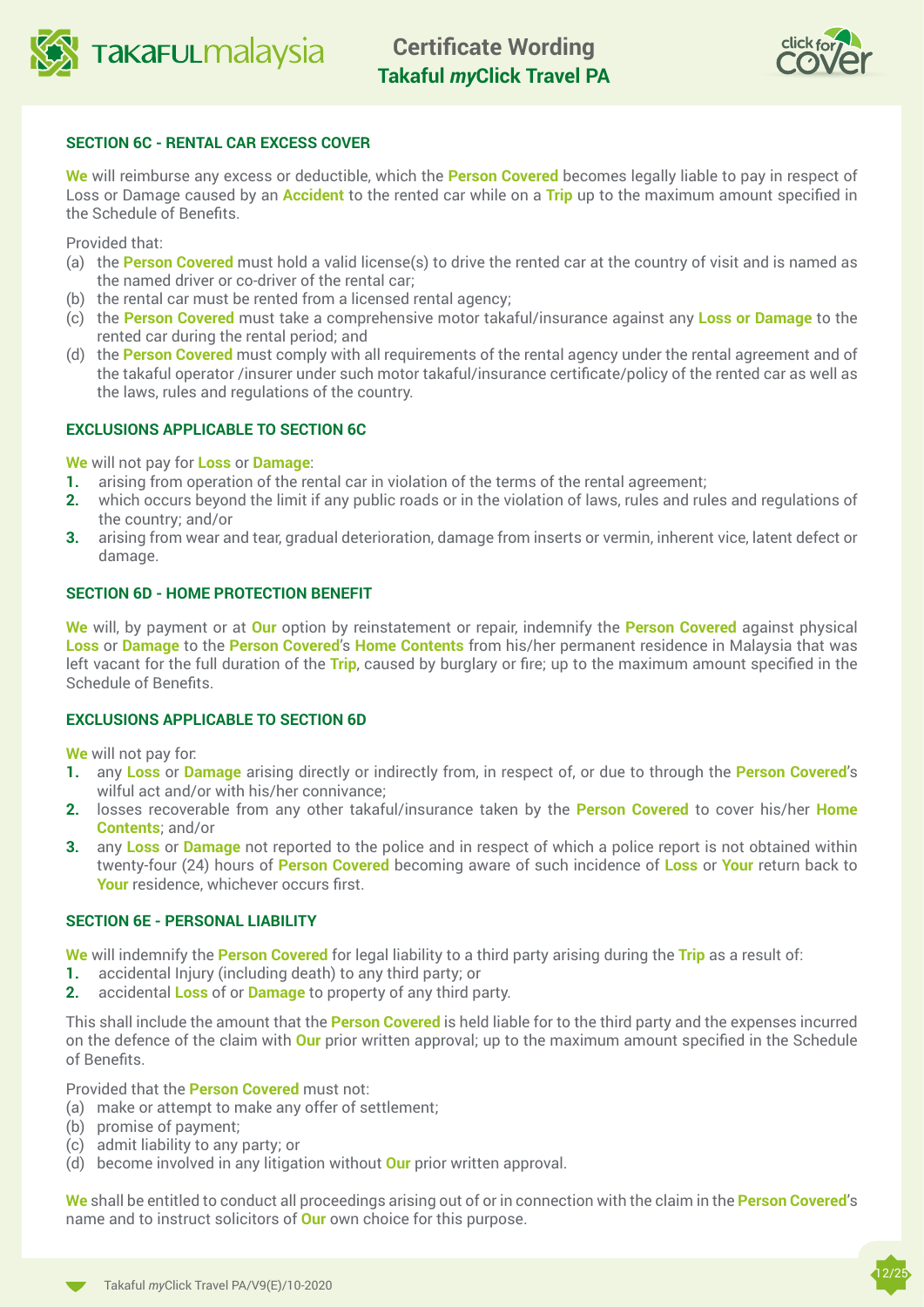



## **EXCLUSIONS APPLICABLE TO SECTION 6E**

**We** will not pay for claims arising out of, in respect of, consequent upon:

- **1.** employer's liability, contractual liability or liability to a family member of the **Person Covered**;
- **2.** property belonging to the **Person Covered**, or, in his/her care custody or control;
- **3.** any wilful, malicious or unlawful act;
- **4.** pursuit of trade, business or profession;
- **5.** ownership or occupation of land or buildings (other than occupation only of any temporary residence);
- **6.** ownership, possession or use of vehicles, aircraft or watercraft or any other conveyance;
- **7.** legal costs resulting from any criminal proceedings;
- **8.** the influence of intoxicants, mountaineering, winter sports of any descriptions, contact sports of any description, riding or driving in races or rallies or the use of firearms; and/or
- **9.** judgments that are not in the first instance delivered by or obtained from a court of competent jurisdiction within Malaysia.

## **SECTION 6F - TRAVEL ASSISTANCE SERVICES**

The **Person Covered** may call **Our** 24-hour careline from anywhere in the world to obtain the assistance on pre-Trip information as well as assistance while on a **Trip** such as:

#### **1. Ambassador Services**

**Our** authorised service provider will assist to provide details such as the address, contact number and opening hours of the nearest appropriate consulates and embassies worldwide should the **Person Covered** needs assistance for an emergency matter during his/her **Trip**.

#### **2. Emergency Interpreter Referrals**

**Our** authorised service provider will assist to provide details such as the name, address and contact number of the interpreter worldwide should the **Person Covered** needs assistance for an emergency matter during his/ her **Trip**.

#### **3. Flight Information**

**Our** authorised service provider will assist to provide information regarding the flight schedules upon request by the **Person Covered**.

#### **4. Global Weather and Foreign Exchange Information**

**Our** authorised service provider will assist to provide information on foreign weather condition as well as foreign exchange rates upon request by the **Person Covered**.

#### **5. Legal Firm Referral**

**Our** authorised service provider will assist to provide details such as the name, address and contact number of the legal practitioners and lawyers worldwide should the **Person Covered** needs assistance for an emergency matter during his/her **Trip**.

#### **6. Loss of Luggage and Passport Assistance**

**Our** authorised service provider will assist to provide details such as names and telephone numbers of the persons or parties for assistances in the event of loss of luggage or passport of the **Person Covered**.

#### **7. Medical Contact Assistance**

**Our** authorised service provider will assist to provide details such as the name, address and contact number of the nearest hospitals and clinics upon request by the **Person Covered**.

#### **8. Visa, Passport and Inoculation Requirements**

**Our** authorised service provider will assist to provide information concerning Visa, inoculation, passport or immunization requirements of the foreign countries upon request by the **Person Covered**.

**All services under this Section 6F shall be provided purely on a referral arrangement and coordination basis. We will not be responsible for any third party expenses.**

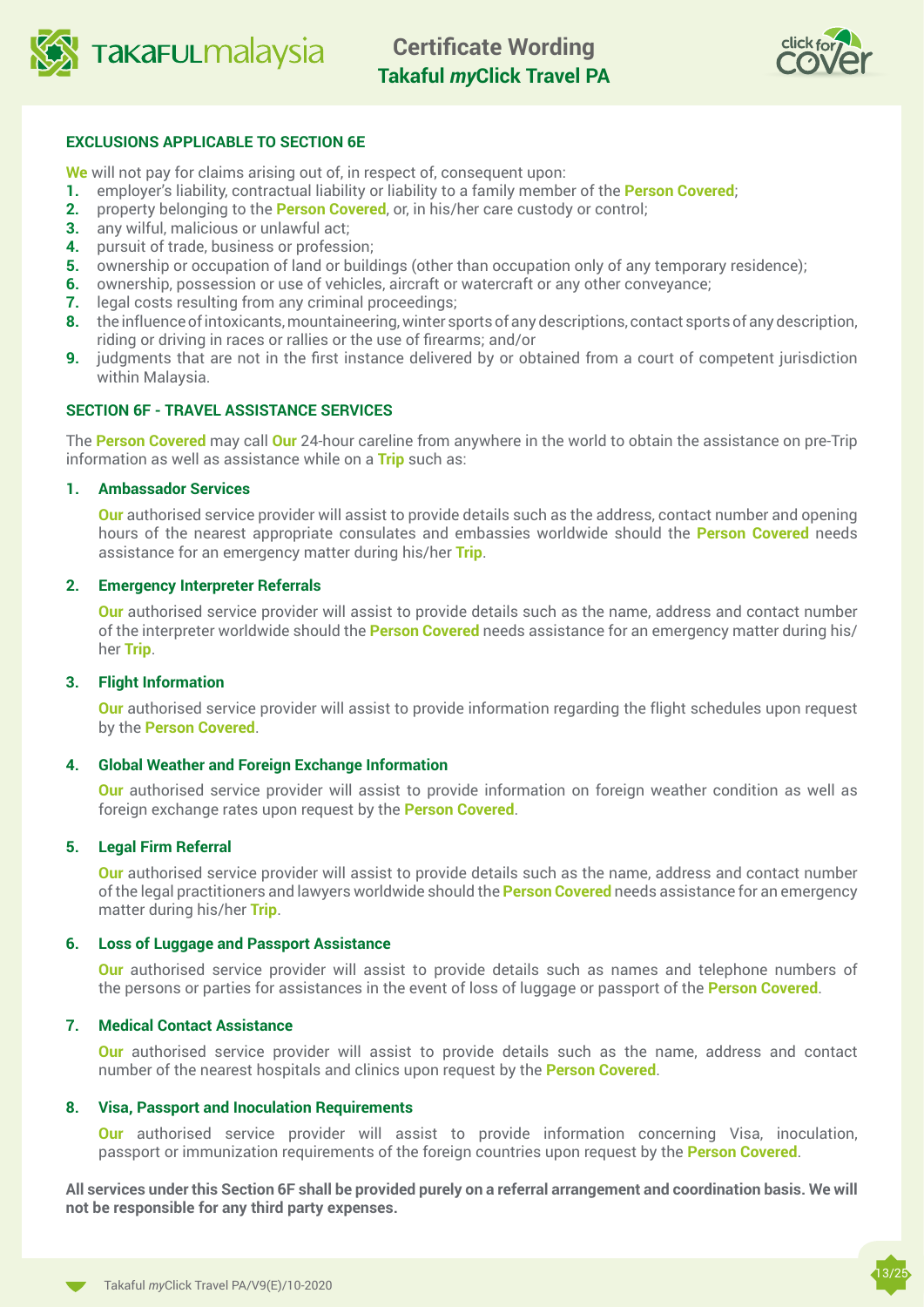



## **PART C : GENERAL EXCLUSIONS (APPLICABLE TO ALL SECTIONS)**

**We** will not pay for claims:

- **1.** Directly or indirectly caused or resulting:
	- (a) from any **Pre-existing Condition**;
	- (b) due to **Person Covered** travelling on, or against medical advice, or where the **Trip** is made solely for the purpose of obtaining treatment;
	- (c) by suicide or attempted suicide, intentional self-injury, wilful exposure to danger (other than in an attempt to save human life), or the committing of any criminal or unlawful acts;
	- (d) by the effect or influence of alcohol or drugs, unless the drug is taken in accordance with an authorized medical prescription;
	- (e) directly or indirectly by Human Immunodeficiency Virus (HIV) and/or any HIV related Illness including Acquired Immune Deficiency Syndrome (AIDS) and/or any mutant derivatives or variations however caused;
	- (f) from pregnancy including childbirth, caesarean operation, abortion, miscarriage and all related complications except miscarriage due to bodily **Injury** as a direct result of an **Accident**; and/or
	- (g) mental and nervous disorders, including insanity.
- **2.** Directly or indirectly occasioned by, happening through, or in consequence of:
	- (a) engaging in sports or games in a professional capacity or where **Person Covered** would or could earn income or remuneration from engaging in such sports or games; and/or
	- (b) **Accidents** and sickness whilst engaged in racing, motor rallies and competitions, mountaineering (reasonably requiring the use of ropes and guides), rock climbing, and hiking/trekking in remote areas unless with licensed guides, pot-holing, and any activity involving the **Person Covered** being airborne (whether suspended or not) not limiting to parachuting, hand gliding, bungee jumping, sky diving, high diving, hot air balloon.
- **3.** Arising from:
	- (a) air travel other than as a fare-paying passenger on a regular scheduled airline or licensed chartered aircraft;
	- (b) any illegal activities, **Loss** resulting directly or indirectly from action taken by government authorities including confiscation, seizure, destruction and restriction;
	- (c) **Loss** of or **Damage** to hired or leased equipment; testing of any kind of conveyance;
	- (d) employment on merchant vessels or as a manual labor; naval, military or air force service or operations, regular or temporary, military or police duties; overseas secondment as part of **Person Covered**'s occupation; manual work in connection with any trade, employment or profession;
	- (e) offshore activities like non recreation diving, oil-rigging, mining, aerial photography or handling of explosives;
	- (f) survey of offshore installations or facilities under construction including survey from aerial conveyance;
	- (g) war, invasion, act of foreign enemy hostilities (whether war is declared or not), civil war, rebellion, revolution, insurrection, military or usurped power or confiscation or nationalization or requisition or destruction of or **Damage** to property under the order of any government or public or local authority or following the warning of any intended strike, riot or civil commotion through or by general mass media or political violence and armed conflict to achieve economic, geographic, nationalistic, political, racial, or religious ends;
	- (h) ionizing radiations, or contamination by radioactivity from any irradiated nuclear fuel, or from any nuclear waste from the combustion of nuclear fuel;
	- (i) radioactive toxic explosive or other hazardous properties of any explosive nuclear assembly, or of its nuclear component;
	- (j) consequential **Loss** or **Damage** of any kind;
	- (k) the **Person Covered**'s direct participation in terrorist acts; and/or
	- (l) any terrorism attack using substance of Nuclear, Biological and Chemical.

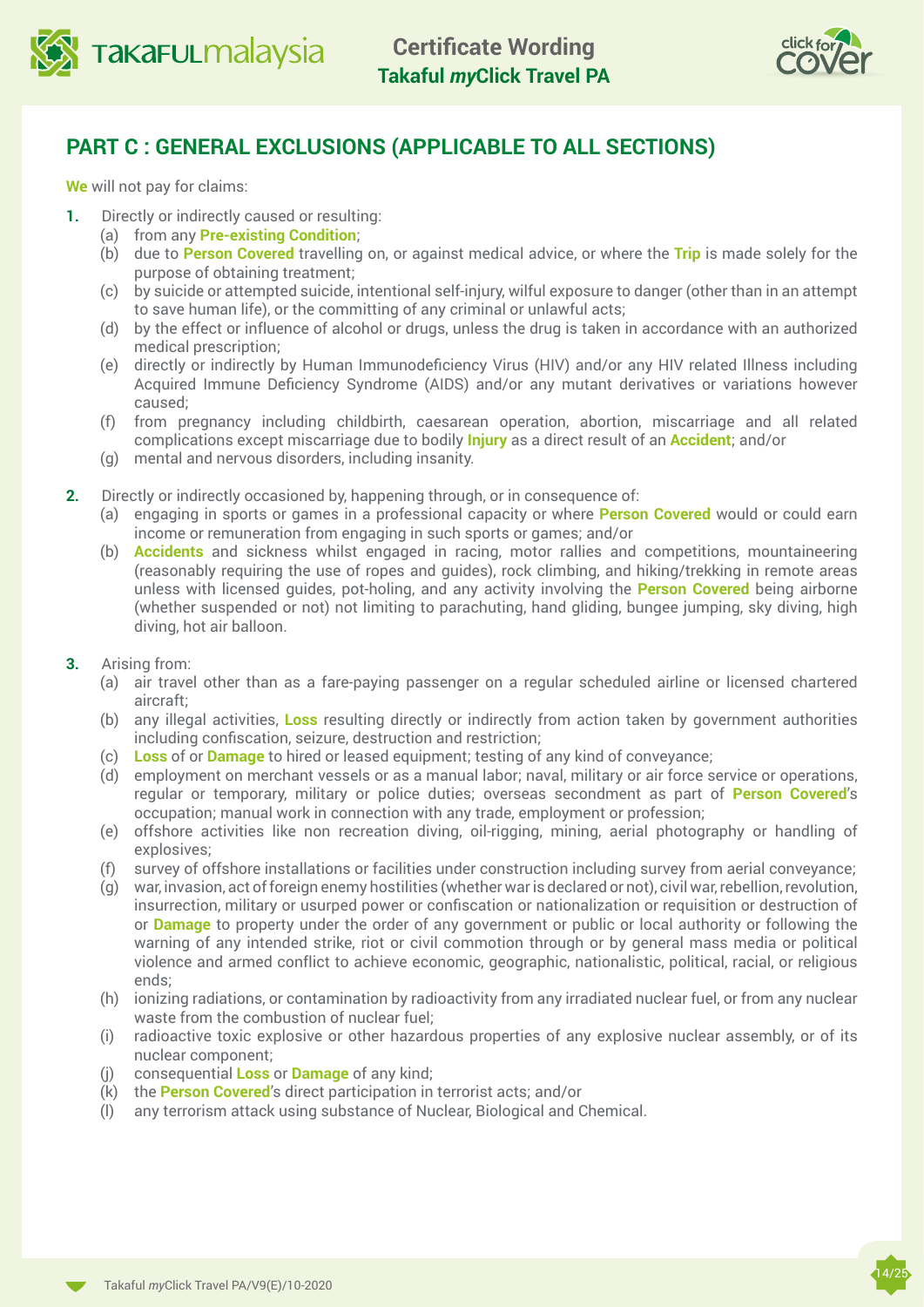



## **PART D : GENERAL CONDITIONS (APPLICABLE TO ALL SECTIONS OF THIS CERTIFICATE)**

The **Person Covered** must comply with the following conditions to have the full protection of the Coverage under this certificate:

### **1. Consumer Takaful Contract**

Pursuant to Paragraph 5 of Schedule 9 of the Islamic Financial Services Act 2013, if **You** are applying for this plan wholly for purposes unrelated to **Your** trade, business or profession, **You** have a duty to take reasonable care not to make any misrepresentation in answering the questions when **You** apply for this plan. **You** must answer the questions fully and accurately. Failure to take reasonable care in answering the questions may result in voidance of **Your** contract of Takaful, refusal or reduction of **Your** claim(s), change of the terms or termination of **Your** contract of Takaful. The above duty of disclosure shall continue until the time **Your** contract of Takaful is entered into, varied or renewed with **Us**. In addition to answering the questions when **You** apply for this plan, **You** are required to disclose any other matter that **You** know to be relevant to **Our** decision in accepting the risks and determining the rates and terms to be applied. **You** also have a duty to tell **Us** immediately if at any time after **Your** contract of Takaful has been entered into, varied or renewed with **Us** any of the information provided when **You** applied for this plan is inaccurate or has changed.

### **2. The Contract**

**Your** certificate and **e-Schedule** shall be read together and any word or expression to which a specific meaning has been attached in any part of this certificate wording, **e-Schedule** and the **Endorsement** (if any) shall bear such meaning wherever it may appear.

#### **3. Observance**

**Our** liability shall be conditional upon the **Person Covered**'s observance of the terms, conditions and limits set under this certificate and the **Endorsement** (if any) attached to or issued pursuant to this certificate.

#### **4. Reasonable Care**

The **Person Covered** shall act in a prudent manner and exercise reasonable care for the safety and supervision of his/her property as if not covered and to prevent any **Loss, Damage** or **Accident**.

#### **5. Fraud**

If the **Person Covered**, or anyone acting for the **Person Covered**, makes a claim under this certificate knowing the claim to be false or fraudulently inflated, **We** will not pay the claim and all cover under this certificate will be forfeited.

#### **6. Contributions Warranty (Applicable for Annual Cover only)**

The contribution due must be paid and received by **Us** within sixty (60) days from the inception date of this certificate or the **Endorsement**, whichever is the later.

If this condition is not complied with, then this certificate is automatically cancelled and **We** will be entitled to either :

- (a) the pro rata contribution for the period **We** have been on risk; or
- (b) the recovery from **You/Person Covered** of all claims, costs and/or charges paid or incurred by **Us**; whichever is higher.

Settlement to the above shall be made within thirty (30) days from the date of cancellation.

## **7. Renewal (Applicable for Annual Cover only)**

This certificate may be renewed, at **Our** sole discretion, upon expiry of the **Period of Takaful**. This certificate shall not be renewable in respect of any **Person Covered** who has attained the age of eighty (80) years next birthday on any one **Period of Takaful**.

**We** reserve the right to revise the contribution for which the changes will be applicable for all **Person Covered**  under this certificate.

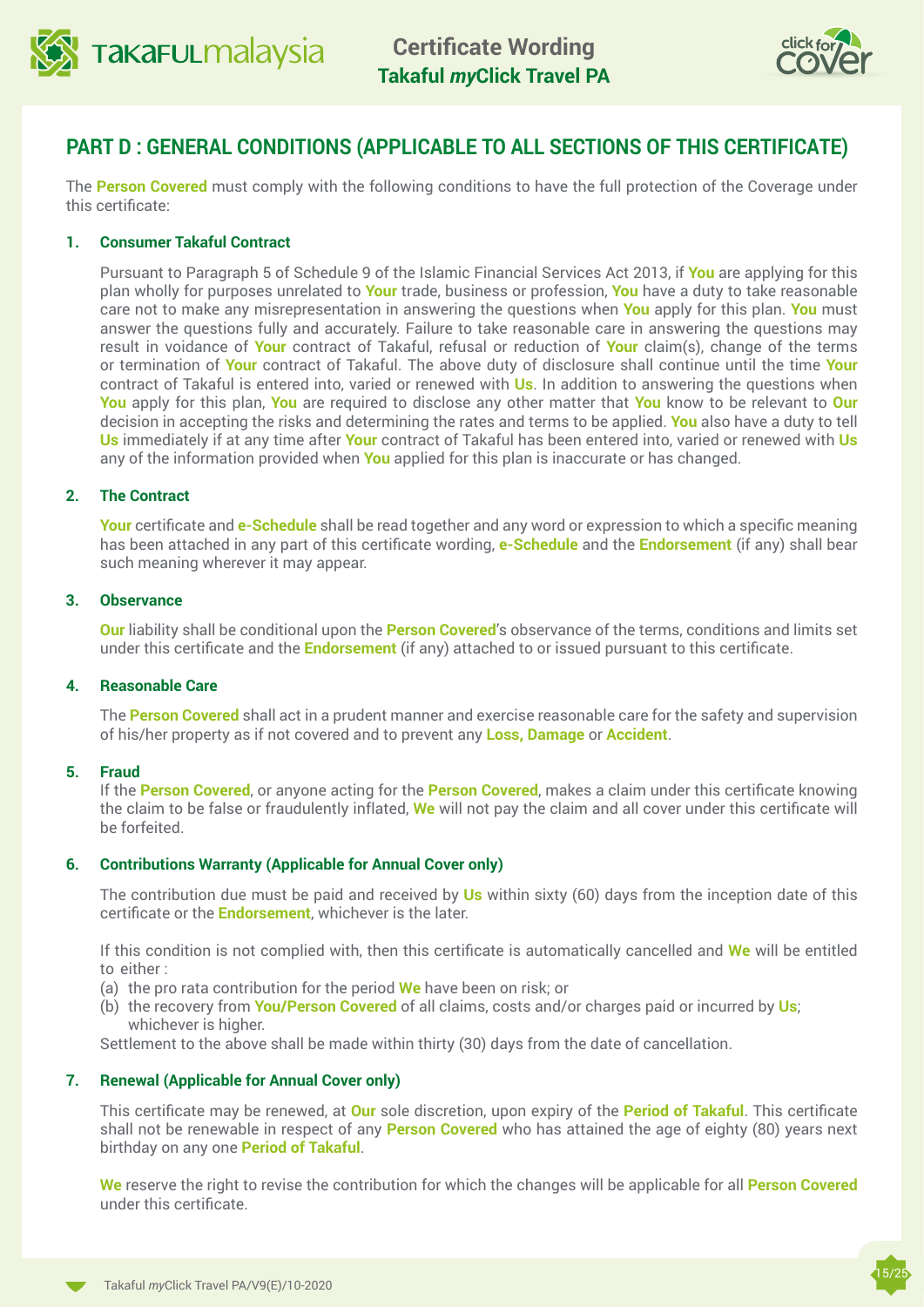



### **8. Cancellation**

(a) Cancellation by **You**:

Cancellation before departure date for **Single Trip** or before first departure date for **Annual Cover** is allowed with full contribution refund provided that no claim is made. However, no cancellation is allowed on or after the **Effective Date**.

(b) Cancellation by **Us**:

 **We** may also cancel this certificate by giving **You** fourteen (14) days notice in writing by registered post to **Your** last address known to **Us**.

### **9. Addition of Person Covered (Applicable For Annual Cover only)**

No coverage shall be provided to any person under this certificate unless such person is specifically named as the **Person Covered** and evidenced by an **Endorsement** to this certificate.

Under such circumstance, additional contribution will be charged on a pro-rata basis for each additional **Person Covered** included under this certificate after the commencement of the **Period of Takaful** or at the time of renewal of this certificate.

#### **10. Alterations**

No changes to this certificate will be valid unless approved, endorsed and signed by **Our** authorized officer.

### **11. Determination of Age**

In any claim, the **Person Covered**'s age will be determined as at the date of **Injury** or **Illness** with reference to the birth date.

### **12. Automatic Extension of Period of Takaful**

In the event of delay beyond the control of the **Person Covered** as a direct result of:

- (a) an **Accident** or **Serious Illness** sustained by the **Person Covered**, or
- (b) the scheduled **Common Carrier** in which the **Person Covered** is travelling being unavoidably delayed,

which occur during the **Period of Takaful** and preventing the completion of the return **Trip** before the expiry of the **Period of Takaful**, We shall extend the coverage for such period as is necessary for the completion of the **Trip**.

Provided that either one of the above events is admissible under this certificate in the first instance, the **Period of Takaful** shall be automatically extended without additional contribution for such period as is reasonably necessary for the completion of the **Trip**.

#### **13. Claims Notification, Procedure and Settlement**

If any **Accident, Illness, Loss** or **Damage** occurs which may give rise to a claim, the **Person Covered** must advise **Us** in writing as soon as possible but in any event not later than thirty (30) days after the expiry of this certificate or upon return to Malaysia, whichever is earlier.

**We** shall be entitled to:

- (a) request at the **Person Covered**'s expense, or at the expense of any person representing the **Person Covered**, provide **Us** with medical report/certificates, information and other documents (including where necessary translation) as **We** may reasonably require;
- (b) request an examination by a medical referee appointed by **Us** for a non-fatal **Injury**;
- (c) the right to negotiate, settle or defend any such claim in the **Person Covered**'s name and on the **Person Covered'**s behalf;
- (d) use any legal right of recovery **Person Covered** possesses;
- (e) request an autopsy and/or post-mortem examination in the event of death due to an **Accident**; and/or
- (f) choose to make payment, reinstate or repair the lost or damaged property at **Our** option.

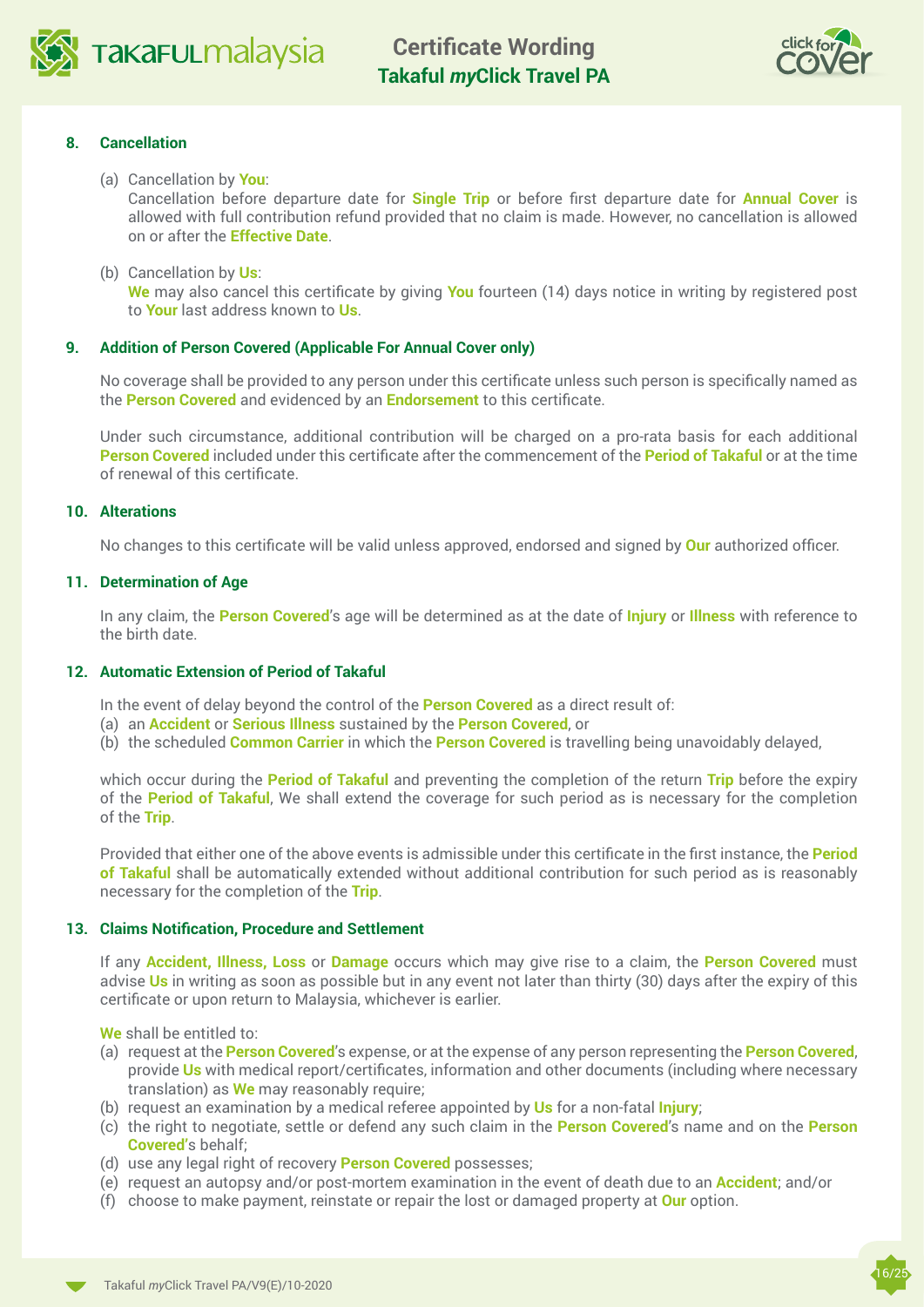



**Our** liability is limited solely to the payment of the benefits stipulated under this certificate, the **e-Schedule** and/or the **Endorsement**. No liability is assumed by **Us**, for the availability, quality or results of any medical treatment or other service, or the **Person Covered**'s failure to obtain any treatment or service covered by the terms and conditions under this certificate.

### **14. Payment of Benefits**

All benefits payment will be made to the **Person Covered**. In the event of the **Person Covered'**s death, **We** shall pay the claims proceed to his/her named nominee(s) if applicable or to his/her estate. Upon payment, **We** will be fully discharged of **Our** liability under this certificate.

In the event costs and expenses for emergency medical treatment are guaranteed to be paid to the **Hospital** by **Us** or **Our** authorised service provider, indemnities shall be payable directly to such hospital.

For Section 4 - Emergency Medical Evacuation and Repatriation, the claim proceed will be paid directly to the service provider(s).

For Section 6E - Personal Liability, the claim proceed will be payable directly to whom the **Person Covered** is legally liable to.

All benefits payable under this certificate are in Ringgit Malaysia.

### **15. Duplication of Cover**

**We** will not pay any claim if any **Loss, Damage** or liability covered under this certificate is also covered wholly or in part under any other takaful/insurance except in respect of any excess beyond the amount which would have been covered under such other takaful/insurance had this certificate not been effected.

For avoidance of doubt, the **Person Covered** is only eligible for one cover under this certificate in any one **Period of Takaful**. In the event of dual or multiple cover participated for the same risk, **We** reserve the right to pay for claims under any one of the certificates and forthwith cancel and refund to **You/Person Covered** (where applicable) the contribution(s) paid in respect of the remaining certificate(s). Where the **Person Covered** has more than one certificate with **Us** for different takaful coverage, with overlapping benefits, claim(s) can only be made under one of the certificates (at the **Person Covered**'s option) and there will be no refund or cancellation of other certificate(s).

#### **16. Right of Recovery**

In the event authorisation for payment and/or payment is made by **Us** or **Our** authorised service provider for a medical claim for which certificate liability is not engaged, **We** or **Our** authorised service provider reserves the right to recover against **You/Person Covered** for the full sum which **We** or **Our** authorised service provider is liable to the medical institution to which the **Person Covered** was admitted.

#### **17. Distribution of Surplus**

Any surplus arising from the **GTF** will be kept in **GTF** to prepare and provide for any unfavourable claims experience.

#### **18. Sanctions Exclusion Clause**

**We** shall not be deemed to provide cover nor be liable to pay any claim or pay any benefit as contained in this certificate to the extent that the provision of such cover, payment of such claim or such benefit would expose **Us** to:

- **.** any sanction, prohibition or restriction under United Nations resolutions;
- $\bullet$  the trade or economic sanctions, laws or regulations of the:
	- $\triangle$  European Union:
	- ◆ United Kingdom: or
	- $\blacklozenge$  United States of America:
- $\bullet$  any of the states to the above countries; or
- $\bullet$  any other locally applicable laws and regulations.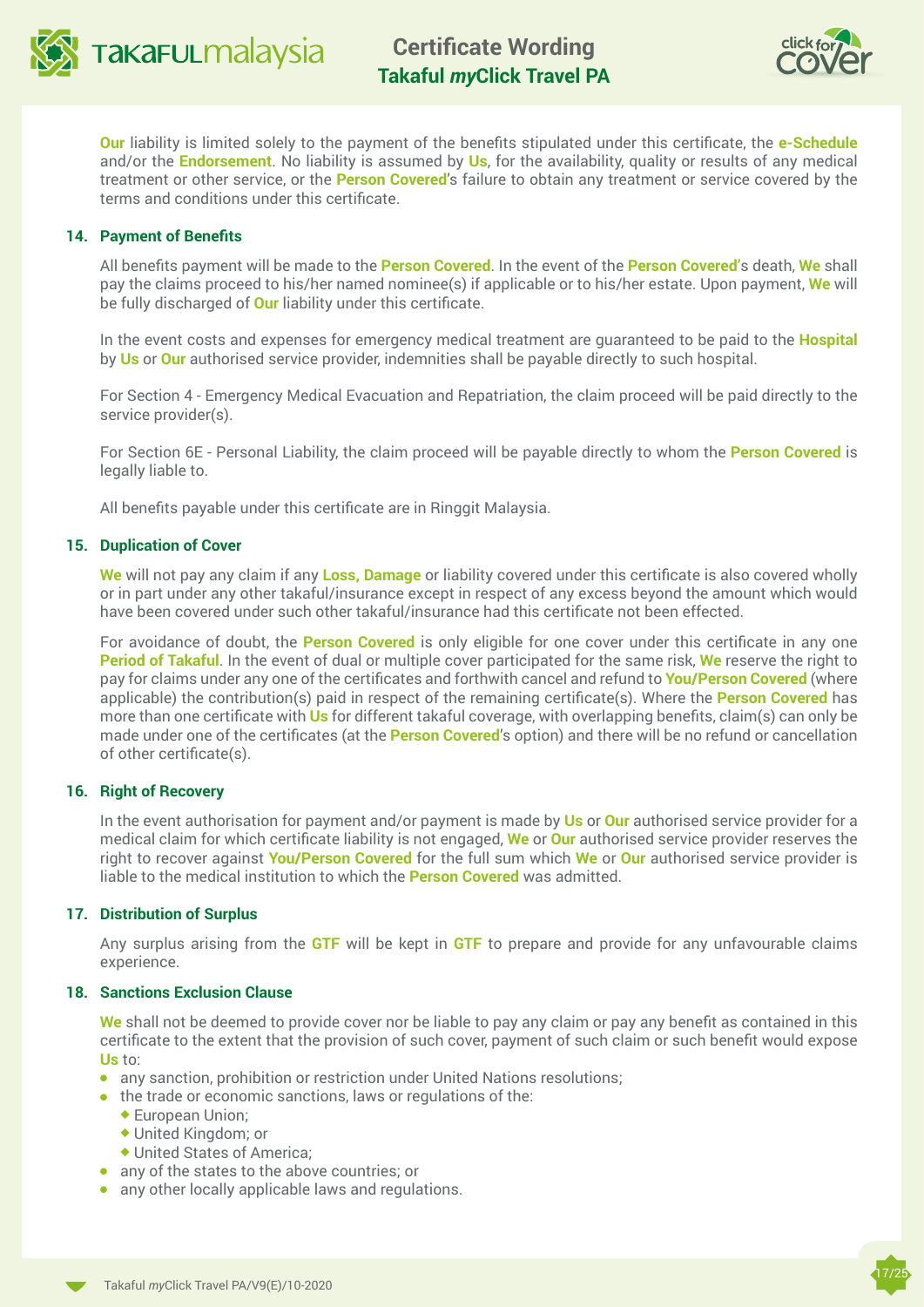

## **Certificate Wording Takaful** *my***Click Travel PA**



**We** may terminate this certificate with immediate effect and shall not thereafter be required to transact any business with **You** in connection with this certificate, including but not limited to, making or receiving any payments under this certificate.

### **19 Termination of the Certificate**

This certificate shall automatically terminate upon occurrence of any of the following:

- (a) upon cancellation of this certificate by **You** before departure date;
- (b) upon cancellation of this certificate by **Us** before departure date;
- (c) when there is fraud or misrepresentation of material fact during application or in deriving any benefits from this certificate committed by the **Person Covered**;
- (d) immediately after an admission of 100% liability for a claim of accidental death and/or **Total Permanent Disablement** by the **Person Covered**;
- (e) upon expiry of the **Period of Takaful**; or
- (f) upon cancellation due to Takaful Contribution Warranty.

If the termination is due to (a), (b) and (c), **We** will refund to **You** the contribution (**Wakalah** fee and the **Tabarru'**  portion) in full. If the termination is due to (d), (e) and (f), **We** will not refund to **You** the contribution.

Any contribution receipt by **Us** after the termination of this certificate will not create any liability to **Us** but **We**  will refund such contribution to **You** without profit.

#### **20. Personal Data Protection Act 2010 (PDPA 2010)**

 **You/Person Covered** may make inquiries or request for access to or correction of Personal Data or limit the processing of Personal Data at any time by submitting such inquiry or request to **Us** via email to [csu@takaful](mailto:csu@takaful-malaysia.com.my.)[malaysia.com.my.](mailto:csu@takaful-malaysia.com.my.) **We** will retain **Your/Person Covered** personal information only for as long as necessary to fulfil the purpose for which it was collected or to comply with legal, regulatory or internal policy requirements.

**You** have expressly acknowledged and consent to **Your** Personal Data to be stored, processed and disclosed by **Us** for the purposes and in accordance with **Our** Privacy Notice as published on **Our** website.

#### **21. Applicable Law**

This certificate, and all rights, obligations and liabilities arising under this certificate, shall be construed, determined and enforced in accordance with the Laws of Malaysia.

#### **22. Compliance to Property in Accordance to Shariah Clause**

It is hereby agreed and declared that this certificate will not cover and is not intended to cover business, property, materials, stock, cash or any other financial instrument (collectively "Property") and/or any liability of whatsoever nature, whether temporary or permanent, arising from any such Property if at any time after the inception of the certificate, **We** shall find such Property to be not Shariah-compliant. In any such case, **We** shall reserve the right to cancel this certificate and refund any contribution received in respect thereof.

Subject otherwise to the terms and conditions of this certificate.

## **23. Nomination**

- (a) **You** may nominate any natural person to receive benefits payable in the event of death of the **Person Covered**, either as an executor or as a beneficiary under a conditional **Hibah**.
- (b) **You** may from time to time revoke any such nomination and/or to name another nominee(s) with notification duly received and registered by **Us**.
- (c) If **You** have nominated more than one nominee, the benefits payable, if any, shall be paid to the surviving nominees at the time of the **Person Covered**'s death in equal shares unless otherwise specified by **You**; and such payment shall be deemed as a valid discharge of **Our** liability with respect to the **Person Covered** under this certificate.
- (d) Upon death of any nominee after the **Person Covered**'s death but prior to any payment of the benefits, **We**  shall pay the benefits to:
	- (i) **Your** estate if the nominee is an executor; or
	- (ii) the estate of the deceased nominee if the nominee is a beneficiary under conditional **Hibah**.

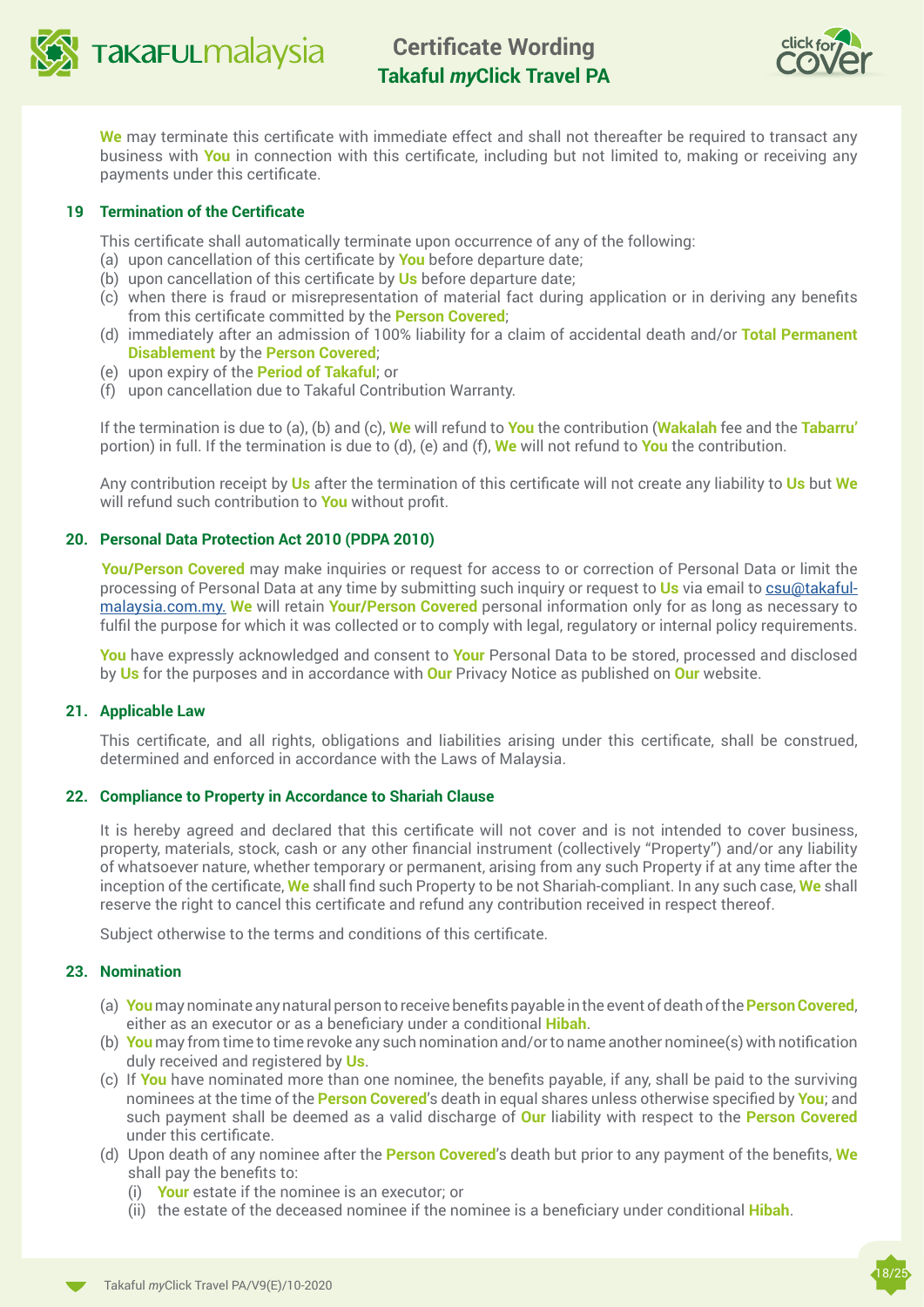



(e) If there is no effective nomination in force upon the death of the **Person Covered**, the benefits payable may be paid to **Your** lawful executor or administrator estate. If there is no lawful executor or administrator estate at the time of payment of the benefits, **We** may pay to a proper claimant up to the maximum amount allowable under the Laws of Malaysia, and the balance, if any, will be paid to the person named as **Your** lawful executor or administrator estate in accordance with the court order received by **Us** subsequently.

### **24. Deficiency & Loss Rectification**

If the **GTF** is in deficit, We will provide an interest-free loan to the **GTF** based on **Qard** to rectify the deficit. Any profit arising from the loan will be owned by **GTF** (pool of participants) and the loan will be repaid when the **GTF** returns to surplus position. **We** may waive **Our** rights to receive the repayment of the loan. If the **GTF** is in deficit or suffers loss due to **Our** mismanagement or negligence, **We** will make an outright transfer to rectify the deficit or loss.

#### **25. Management of Fund**

Pursuant to the authorization given to **Us** by **You** and the rest of the participants, **We** will manage the **GTF** in accordance with Shariah and in a manner that preserve the interest of the participants. **We** have the discretion to conduct any actions deemed necessary for the benefits of the participants and the fund, including but not limited to investing the fund and securing adequate retakaful,subject to Shariah and regulatory requirements.

#### **26. Notice**

Any correspondence, notice, request, instruction required by **Us** must be in writing, whether by written notice or via electronic means.

#### **27. Right to Terminate Due to Anti Money Laundering and Counter Financing of Terrorism**

If **We** discover, or have justified suspicion, that the certificate is exploited for money laundering activities or to finance terrorism, **We** reserve the right to terminate the certificate immediately. **We** shall deal with all contributions paid and all benefits or sums payable in respect of the certificate in any manner which **We** deem appropriate, including but not limited to handing it over to the relevant authorities

#### **28. Subrogation**

**We** reserve the right to undertake in **Your** name and **Your** behalf:

- $\bullet$  the full conduct, control and settlement of any proceedings;
- **•** recover compensation or secure indemnity from any third party in respect of anything covered by this certificate,

at **Our** own expense and benefit.

#### **29. Wakalah Fee**

The **Wakalah** fee chargeable under this certificate is 50% of the contribution. The **Wakalah** fee will be deducted upfront upon payment of the contribution.

#### **30. Customer Service Charter**

**You** may visit **Our** website to know more about **Our [Customer Service Charter](https://www.takaful-malaysia.com.my/footer/Pages/regulatorycompliance.aspx)**.

## **31. Communicable Disease**

This certificate does not cover claims as a result of Epidemics and / or Pandemics as declared by the World Health Organization or any governmental authority in Malaysia.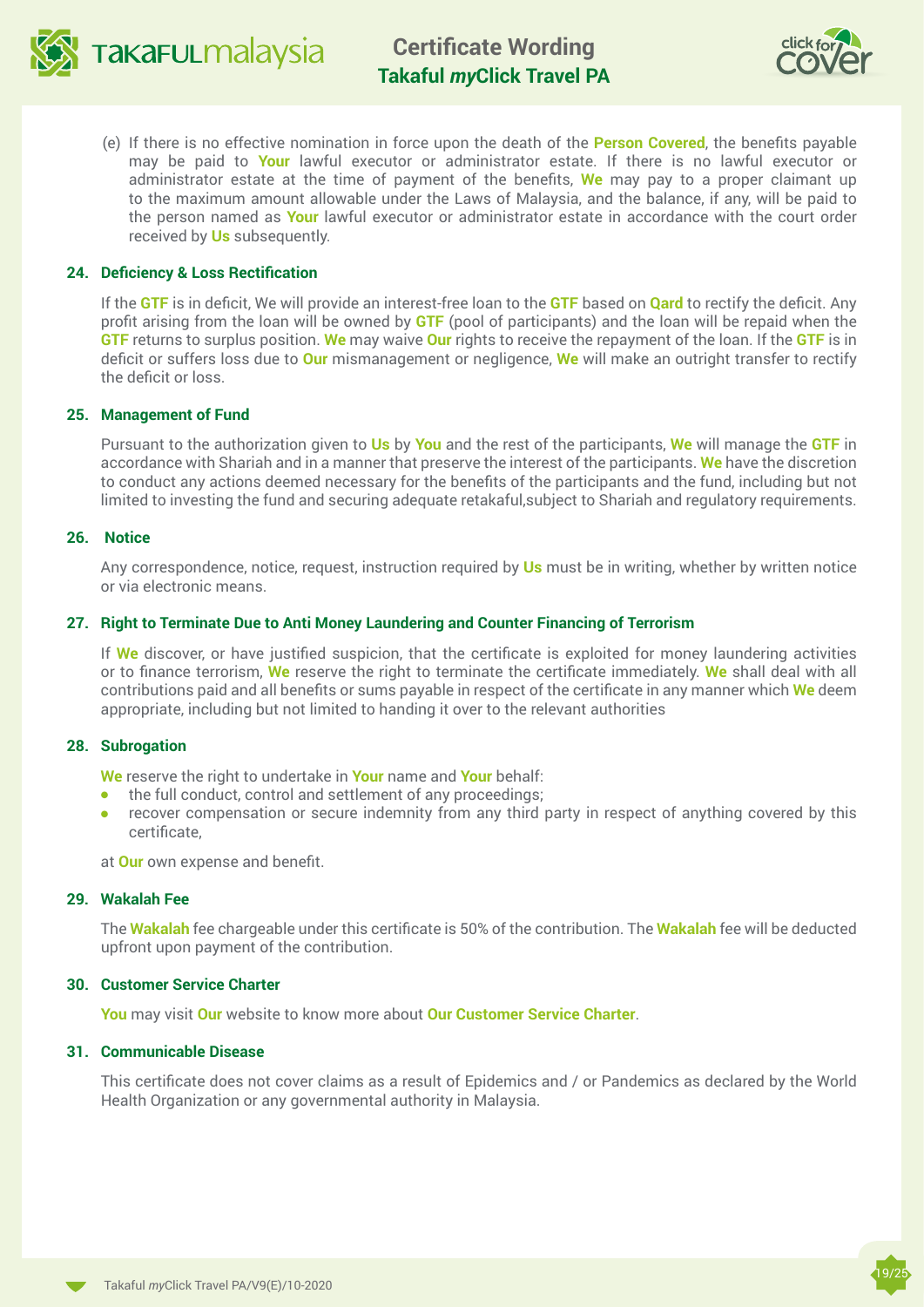

**Certificate Wording Takaful** *my***Click Travel PA**



#### **32. Legal Proceeding Clause**

No action at law or in equity shall be brought to recover on this certificate prior to the expiration of sixty (60) days after written proof of loss has been furnished in accordance with the requirements of this certificate. If the **Person Covered** shall fail to supply the requisite proof of loss as stipulated by the terms and conditions of this certificate, the **Person Covered** may, within a grace period of one (1) calendar year from the time that the written proof of loss to be furnished, submit the relevant proof of loss to **Us** with cogent reason(s) for the failure to comply with the certificate terms and conditions. The acceptance of such proof of loss shall be at the sole and entire discretion of **Us**. After such grace period has expired, **Us** will not accept, for any reason whatsoever, such written proof of loss.

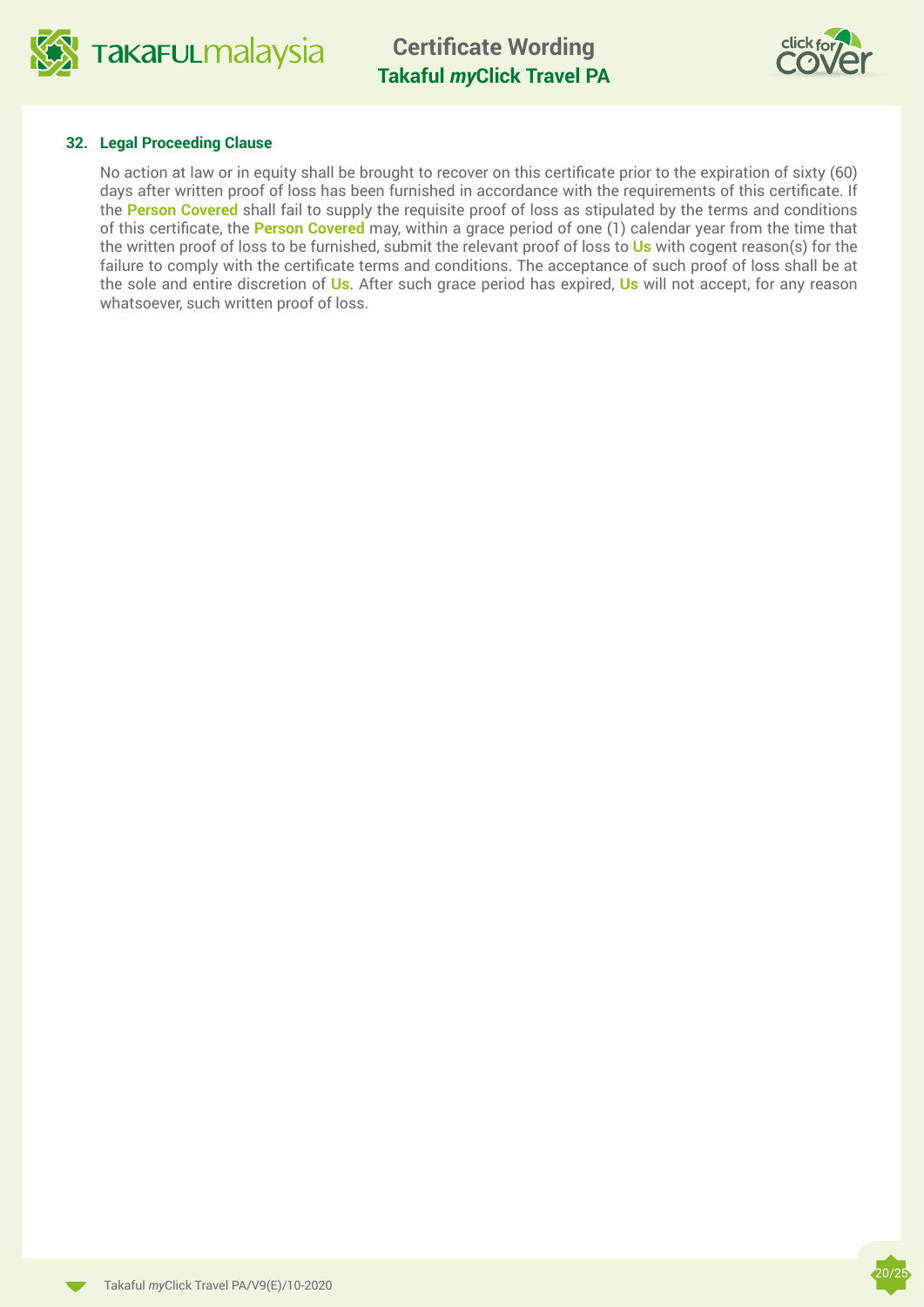



## **PART E : SCHEDULE OF BENEFITS**

The amount of benefits stated in the Schedule of Benefits below is determined by the **Plan** that **You** have selected and stated in the **e-Schedule:**

| <b>Section</b> | <b>Benefits</b>                                       | <b>Sum Covered (RM)</b>                          |                                                  |                                                  |
|----------------|-------------------------------------------------------|--------------------------------------------------|--------------------------------------------------|--------------------------------------------------|
|                |                                                       | <b>Bronze</b>                                    | <b>Silver</b>                                    | Gold                                             |
| (1)            | <b>Personal Accident Benefits</b>                     |                                                  |                                                  |                                                  |
| (A)            | <b>Accidental Death</b>                               | 100,000/adult<br>25,000/child<br>300,000/family  | 200,000/adult<br>50,000/child<br>600,000/family  | 300,000/family<br>75,000/child<br>900,000/family |
| (B)            | <b>Accidental Permanent Total Disablement</b>         | 100,000/adult<br>100,000/child<br>300,000/family | 200,000/adult<br>200,000/child<br>600,000/family | 300,000/adult<br>300,000/child<br>900,000/family |
| (C)            | <b>Accidental Permanent Loss</b>                      | 100,000/adult<br>100,000/child<br>300,000/family | 200,000/adult<br>200,000/child<br>600,000/family | 300,000/adult<br>300,000/child<br>900,000/family |
| (D)            | <b>Child Education Fund</b>                           | N/A                                              | 5,000/event                                      | 10,000/event                                     |
| (2)            | <b>Medical and Other Related Benefits</b>             |                                                  |                                                  |                                                  |
| (A)            | <b>Overseas Medical Expenses</b>                      |                                                  |                                                  |                                                  |
|                | Up to age 70 years                                    | 100,000/individual                               | 200,000/individual                               | 300,000/individual                               |
|                | Above age 70 years                                    | 50,000/individual                                | 100,000/individual                               | 150,000/individual                               |
|                | Family Limit                                          | 300,000/family                                   | 600,000/family                                   | 900,000/family                                   |
| (B)            | Follow-up Treatment in Malaysia                       |                                                  |                                                  |                                                  |
|                | Up to age 70 years                                    | 10,000/individual                                | 20,000/individual                                | 30,000/individual                                |
|                | Above age 70 years                                    | 5,000/individual                                 | 10,000/individual                                | 15,000/individual                                |
|                | Family Limit                                          | 30,000/family                                    | 60,000/family                                    | 90,000/family                                    |
|                | Subject to limit of Overseas Medical Expenses in (2A) |                                                  |                                                  |                                                  |
| (C)            | <b>Compassionate Visitation Benefit</b>               | 5,000/individual                                 | 7,500/individual                                 | 10,000/individual                                |
|                |                                                       | 15,000/family                                    | 22,500/family                                    | 30,000/family                                    |
|                | Subject to limit of Overseas Medical Expenses in (2A) |                                                  |                                                  |                                                  |
| (D)            | <b>Child Guard Benefit</b>                            | 5,000/event                                      | 7,500/event                                      | 10,000/event                                     |
|                | Subject to limit of Overseas Medical Expenses in (2A) |                                                  |                                                  |                                                  |
| (E)            | <b>Alternative Medical Treatment</b>                  | N/A                                              | 500/individual                                   | 1,000/individual                                 |
|                |                                                       |                                                  | 1,500/family                                     | 3,000/family                                     |
|                | Subject to limit of Overseas Medical Expenses in (2A) |                                                  |                                                  |                                                  |
| (3)            | <b>Hospital Allowance</b>                             |                                                  |                                                  |                                                  |
|                | Per Day                                               | 150                                              | 250                                              | 350                                              |
|                | Per Event                                             | 3,000/individual<br>9,000/family                 | 5,000/individual<br>15,000/family                | 10,500/individual<br>31,500/family               |

 $\blacksquare$ 

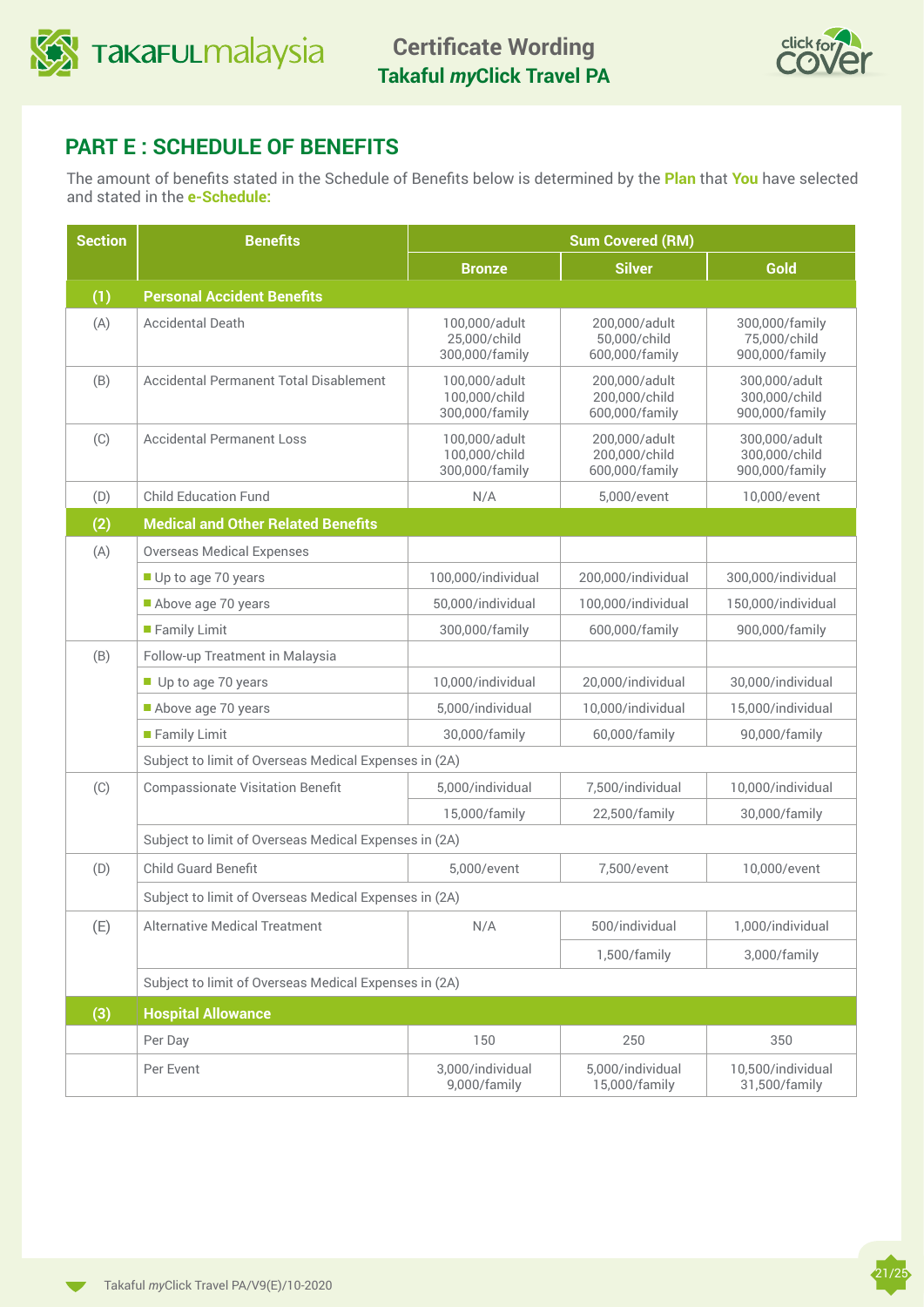

**Certificate Wording Takaful** *my***Click Travel PA**



22/25

| <b>Section</b> | <b>Benefits</b>                                                           |                                      | <b>Sum Covered (RM)</b>                |                                          |
|----------------|---------------------------------------------------------------------------|--------------------------------------|----------------------------------------|------------------------------------------|
|                |                                                                           | <b>Bronze</b>                        | <b>Silver</b>                          | Gold                                     |
| (3)            | <b>Hospital Allowance</b>                                                 |                                      |                                        |                                          |
|                | Per Day                                                                   | 150                                  | 250                                    | 350                                      |
|                | Per Event                                                                 | 3,000/individual<br>9,000/family     | 5,000/individual<br>15,000/family      | 10,500/individual<br>31,500/family       |
| (4)            | <b>Emergency Medical Evacuation and Repatriation Benefits</b>             |                                      |                                        |                                          |
| (A)            | <b>Compassionate Allowance</b>                                            | 2,500/individual<br>7,500/family     | 5,000/individual<br>15,000/family      | 7,500/individual<br>22,500/family        |
| (B)            | <b>Medical Evacuation</b>                                                 |                                      | Unlimited                              |                                          |
| (C)            | <b>Medically Supervised Repatriation</b>                                  |                                      | Unlimited                              |                                          |
| (D)            | <b>Repatriation of Mortal Remains</b>                                     |                                      | Unlimited                              |                                          |
| (5)            | <b>Travel Inconvenience &amp; Other Travel Related Benefits</b>           |                                      |                                        |                                          |
| (A)            | Damage or Loss of Baggage and Personal<br>Effects                         | 2,500/individual<br>7,500/family     | 5,000/individual<br>15,000/family      | 7,500/individual<br>22,500/family        |
| (B)            | Loss of Travel Documents                                                  | 2,500/individual<br>7,500/family     | 5,000/individual<br>15,000/family      | 7,500/individual<br>22,500/family        |
| (C)            | Loss of Personal Money                                                    | 500/individual<br>1,500/family       | 1,000/individual<br>3,000/family       | 1,500/individual<br>4,500/family         |
| (D)            | Baggage Delay                                                             | 400/individual<br>1,200/family       | 800/individual<br>2,400/family         | 1,200/individual<br>3,600/family         |
| (E)            | <b>Travel Delay</b>                                                       | 1,000/individual<br>3,000/family     | 2,000/individual<br>6,000/family       | 3,000/individual<br>9,000/family         |
| (F)            | <b>Travel Cancellation</b>                                                | 5,000/individual<br>15,000/family    | 15,000/individual<br>45,000/family     | 25,000/individual<br>75,000/family       |
| (G)            | <b>Travel Curtailment</b>                                                 | 5,000/individual<br>15,000/family    | 15,000/individual<br>45,000/family     | 25,000/individual<br>75,000/family       |
| (H)            | <b>Travel Misconnection</b>                                               | N/A                                  | 100/individual<br>300/family           | 200/individual<br>600/family             |
| $($ l $)$      | <b>Missed Departure</b>                                                   | N/A                                  | 1,000/individual<br>3,000/family       | 2,000/individual<br>6,000/family         |
| (J)            | <b>Travel Overbooked</b>                                                  | N/A                                  | 2,000/individual<br>6,000/family       | 3,000/individual<br>9,000/family         |
| (K)            | Loss of Travel Deposit due to <b>Insolvency</b> of<br><b>Travel Agent</b> | N/A                                  | 3,000/individual<br>9,000/family       | 5,000/individual<br>15,000/family        |
| (6)            | <b>Others</b>                                                             |                                      |                                        |                                          |
| (A)            | <b>Golf Equipment Cover</b>                                               | N/A                                  | 2,000/event                            | 5,000/event                              |
| (B)            | Loss of Credit Card                                                       | N/A                                  | 2,000/individual<br>6,000/family       | 5,000/individual<br>15,000/family        |
| (C)            | <b>Rental Car Excess Cover</b>                                            | N/A                                  | 500/event                              | 1,000/event                              |
| (D)            | Home Protection                                                           | 1,000/event                          | 3,000/event                            | 5,000/event                              |
| (E)            | Personal Liability                                                        | 250,000/individual<br>750,000/family | 500,000/individual<br>1,500,000/family | 1,000,000/individual<br>3,000,000/family |
| (F)            | <b>Travel Assistance Services</b>                                         | Included                             | Included                               | Included                                 |

 $\blacktriangledown$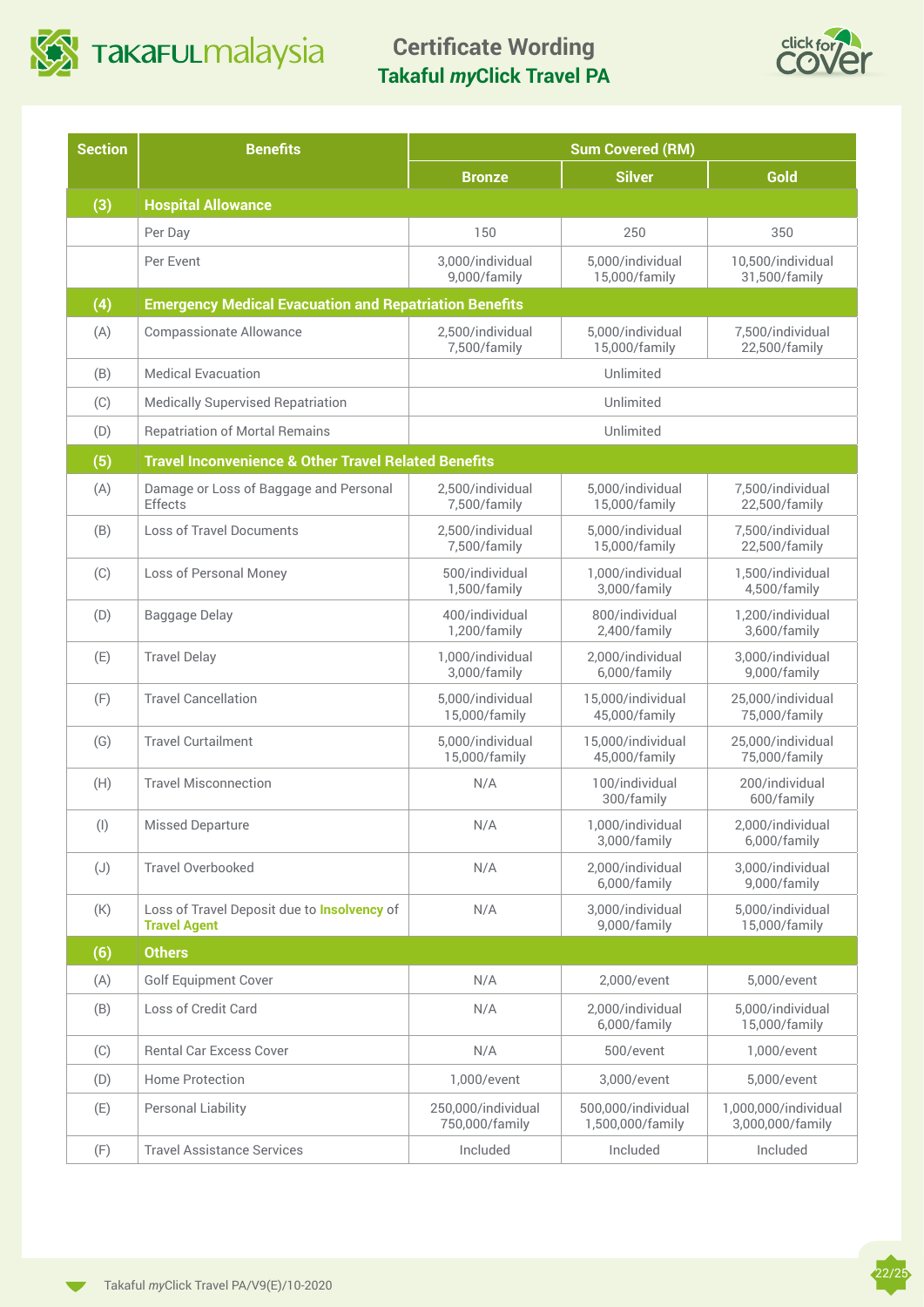



## **PART F : ENQUIRIES/COMPLAINTS AND CLAIM APPEAL**

## **1. ENQUIRIES /COMPLAINTS HANDLING**

If **You** have any enquiry or complaint pertaining to any matter related to **Your** certificate, **You** may refer to **Our** Customer Service Unit (CSU) at:

### **Customer Service Unit (CSU)**

Syarikat Takaful Malaysia Am Berhad [201701032316 (1246486-D)] 14<sup>th</sup> Floor, Annexe Block, Menara Takaful Malaysia, No. 4, Jalan Sultan Sulaiman, 50000 Kuala Lumpur P.O. Box 11483, 50746 Kuala Lumpur. Tel: 1-300 88 252 385 Email: csu@takaful-malaysia.com.my Website: takaful-malaysia.com.my

## **2. AVENUE OF CLAIM APPEAL**

If **You** need further clarification or **You** are not satisfied with **Our** claim decision, please contact **Our** Customer Service Centre at 1-300-88-252-385 or email to **Us** at [csu@takaful-malaysia.com.my](mailto:csu@takaful-malaysia.com.my) and **We** will provide **Our**  response accordingly. For appeal cases, **We** will escalate the same to **Our** senior management for review and provide **Our** response once **Your** appeal has been decided / concluded by **Us**.

In the event that **You** are not satisfied with the final decision with regard to **Your** appeal, **You** may refer the case either to the Ombudsman for Financial Services (OFS) or to BNMTELELINK, Bank Negara Malaysia (BNM) at the following addresses within six (6) months from **Our** decision.

## **Ombudsman for Financial Services (664393P)**

Level 14, Main Block, Menara Takaful Malaysia, No. 4, Jalan Sultan Sulaiman, 50000 Kuala Lumpur Tel: 603 2272 2811 Fax: 603 2272 1577 Email: [enquiry@ofs.org.my](mailto:enquiry@ofs.org.my) Website: [www.ofs.org.my](http://www.ofs.org.my )

## **BNM Laman Informasi Nasihat dan Khidmat (LINK)**

Ground Floor, Blok D, Bank Negara Malaysia, Jalan Dato' Onn, 50480 Kuala Lumpur Tel: 1-300-88-5465 (LINK) Email: bnmtelelink@bnm.gov.my

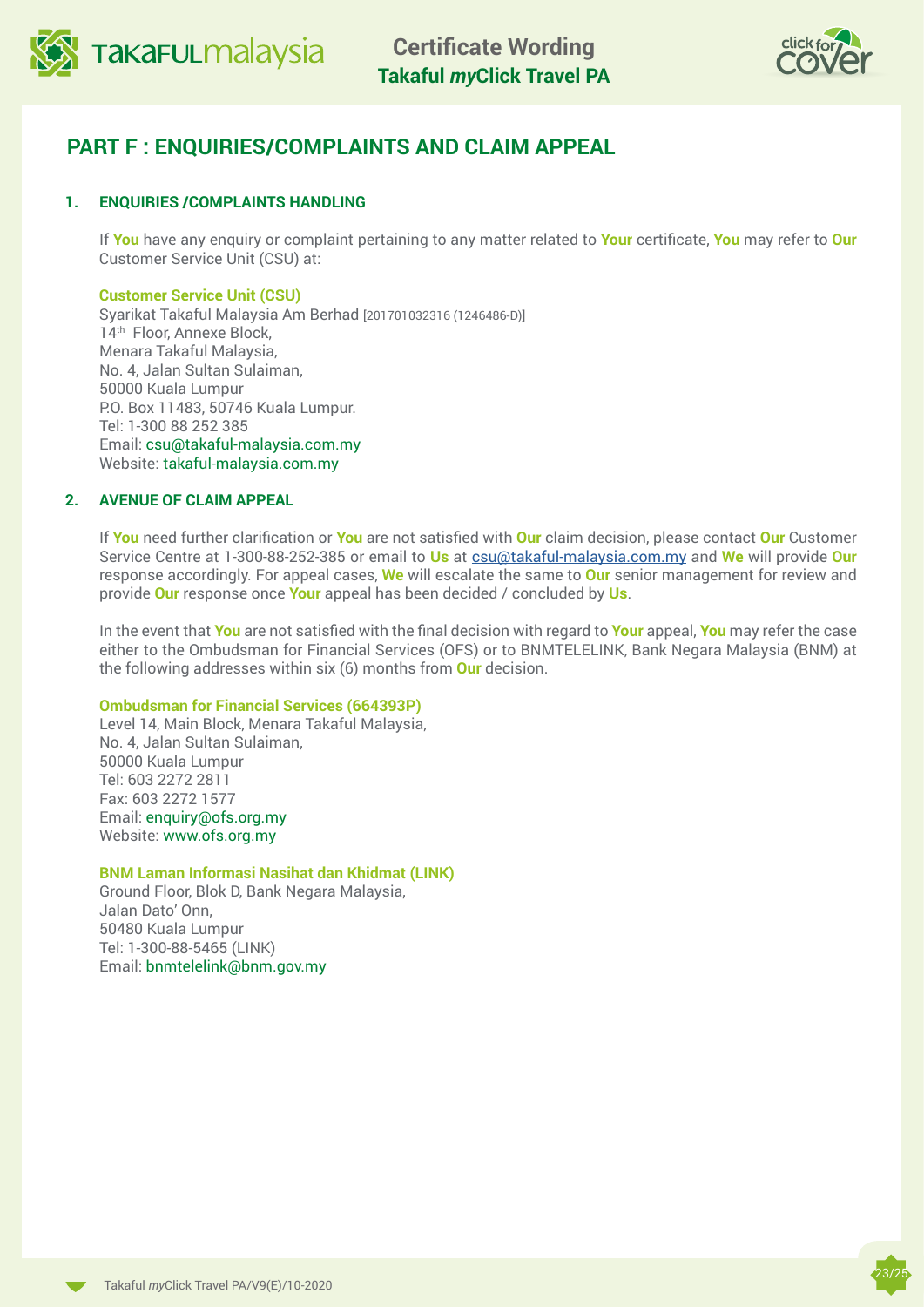



## **PART G : DOCUMENTS REQUIRED TO PROCESS CLAIM**

To process any claim under this certificate, **We** require the claimant to submit supporting documents which are listed under Part G of this certificate. However, it is hereby clarified that the documents listed under Part G are non-exhaustive and where necessary, **We** reserve the right to request for additional documents, information, confirmation, certification etc. to process a claim.

| <b>Section</b> | <b>Type of Claim</b>                                                                                    | Document(s) Required                                                                                                                                                                                                                                                                                                                                                                                                                                                                    |
|----------------|---------------------------------------------------------------------------------------------------------|-----------------------------------------------------------------------------------------------------------------------------------------------------------------------------------------------------------------------------------------------------------------------------------------------------------------------------------------------------------------------------------------------------------------------------------------------------------------------------------------|
| All claims     |                                                                                                         | (a) Duly completed and signed Claim Form<br>(b) Copy of takaful e-Schedule (if any)<br>(c) Travel ticket and/or boarding pass<br>(d) Copy of identity card of deceased and/or claimant                                                                                                                                                                                                                                                                                                  |
|                | Plus the followings where applicable                                                                    |                                                                                                                                                                                                                                                                                                                                                                                                                                                                                         |
| (1)            | Personal Accident                                                                                       | (a) Medical report<br>(b) Death certificate<br>(c) Post mortem report<br>(d) Police report<br>(e) Children's certificate of birth (for claim on Child Education<br>Fund only)<br>Photographs showing the extent of injury (for claim on<br>(f)<br>Permanent Loss or total Permanent Disablement only)<br>(g) Driving license                                                                                                                                                            |
| (2)            | <b>Medical Expenses</b>                                                                                 | (a) Medical report<br>(b) Original medical<br>invoices<br>receipts<br>all<br>and<br>for<br>amount<br>claimed (Itemized)<br>(c) Original receipts<br>additional<br>for<br>expenses<br>claimed<br>for<br>additional<br>accommodation<br>travel<br>and<br>(for<br>claim<br>on<br>Compassionate Visitation Benefit and Child Guard Benefit only                                                                                                                                             |
| (3)            | <b>Hospital Allowance</b>                                                                               | Discharge note or diagnosis note and ward chit or any<br>(a)<br>statement/bills produced by the Hospital                                                                                                                                                                                                                                                                                                                                                                                |
| (4)            | (A) Compassionate Allowance                                                                             | (a) Medical report from the attending doctor abroad<br>(b) Original receipts for cost of burial or cremation or transporting of<br>mortal remains.                                                                                                                                                                                                                                                                                                                                      |
|                | (B) Medical Evacuation;<br>(C) Medically Supervised Repatriation;<br>(D) Repatriation of Mortal Remains | (a) Medical report from the attending doctor abroad<br>(b) Original receipts for cost of burial or cremation or transporting of<br>mortal remains.                                                                                                                                                                                                                                                                                                                                      |
| (5)            | (A) Damage or Loss of Baggage and<br><b>Personal Effects</b>                                            | (a) Original receipts for all items claimed. If not available, provide<br>description of items and the date, place and price of purchase<br>(b) Police report detailing the circumstances and list of items stolen<br>(c) If in the custody of 3rd party i.e. carrier, transporter, hotel etc., obtain<br>written report from them on the incident and write official complaint<br>holding them responsible for the loss<br>(d) Photos showing the damaged baggage and personal effects |
|                | (B) Loss of Travel Documents;<br>(C) Loss of Personal Money                                             | (a) Police report detailing the circumstances and list of items<br>stolen<br>(b) Original receipts for additional costs incurred in replacing lost travel<br>documents                                                                                                                                                                                                                                                                                                                  |
|                | (D) Baggage Delay                                                                                       | (a) A written confirmation from the carrier concerned confirming the<br>duration of delay and reasons thereof<br>(b) A written confirmation from the carrier concerned on the date and time<br>of baggage delivery                                                                                                                                                                                                                                                                      |